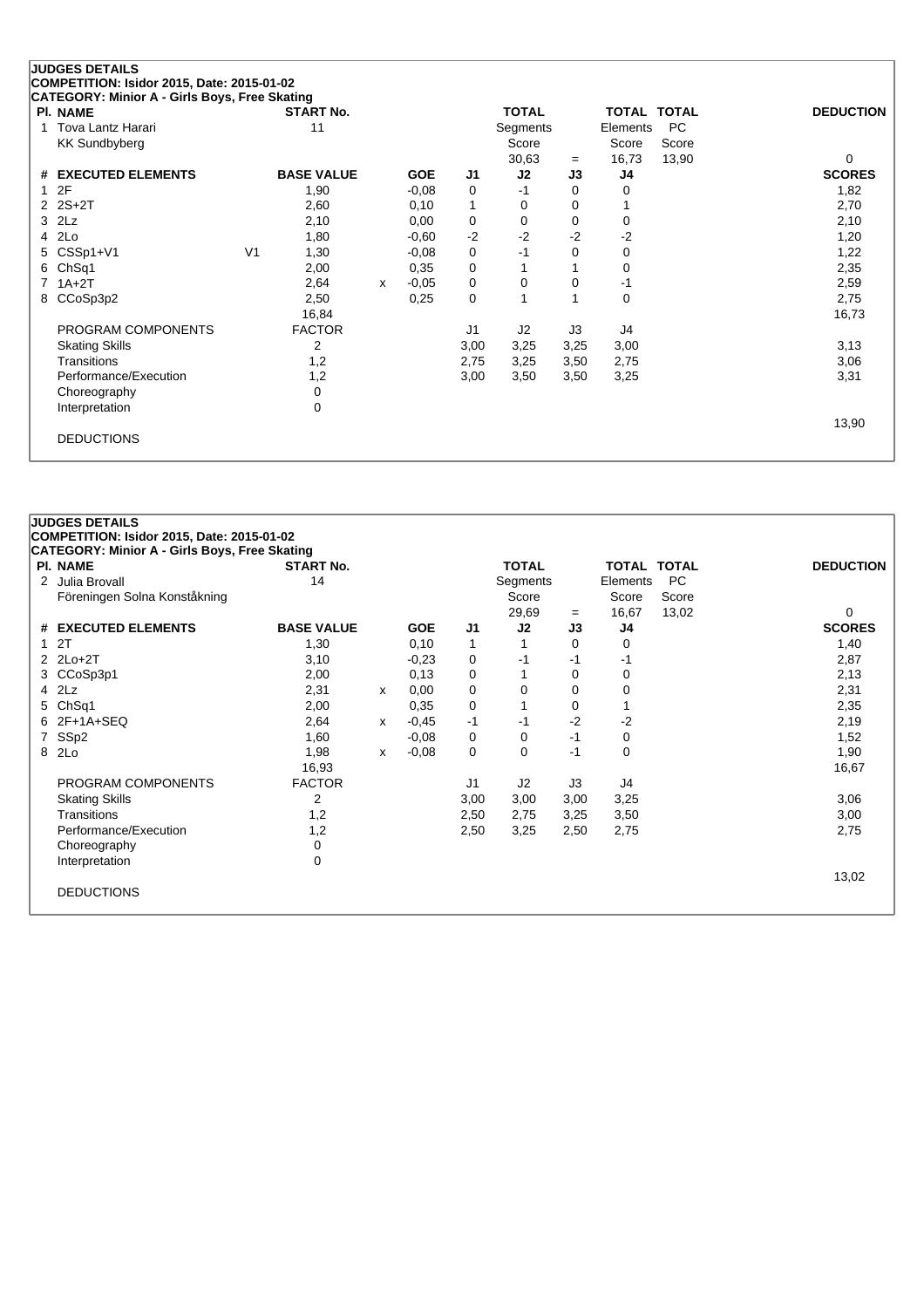**CATEGORY: Minior A - Girls Boys, Free Skating**

| <b>PI. NAME</b>       |    | <b>START No.</b>  |   |            |                | <b>TOTAL</b> |      | TOTAL    | <b>TOTAL</b> | <b>DEDUCTION</b> |
|-----------------------|----|-------------------|---|------------|----------------|--------------|------|----------|--------------|------------------|
| 3 Magdalena Fors      |    | 6                 |   |            |                | Segments     |      | Elements | <b>PC</b>    |                  |
| <b>KK Sollentuna</b>  |    |                   |   |            |                | Score        |      | Score    | Score        |                  |
|                       |    |                   |   |            |                | 26,45        | $=$  | 14,34    | 13,11        |                  |
| # EXECUTED ELEMENTS   |    | <b>BASE VALUE</b> |   | <b>GOE</b> | J1             | J2           | J3   | J4       |              | <b>SCORES</b>    |
| 12S                   |    | 1,30              |   | 0,05       | 1              | 0            | 0    | 0        |              | 1,35             |
| 2 2T+1A+SEQ           |    | 1,92              |   | 0,00       | 0              | 0            | 0    | 0        |              | 1,92             |
| 3 ChSq1               |    | 2,00              |   | 0,70       | 1              |              |      |          |              | 2,70             |
| 4 SSp2                |    | 1,60              |   | 0,25       | 0              | 0            |      |          |              | 1,85             |
| 5 2T                  |    | 1,43              | x | 0,00       | 0              | 0            | 0    | 0        |              | 1,43             |
| $6$ 1Lz+2Lo<<         | << | 1,21              | x | $-0,30$    | $-3$           | $-3$         | -3   | -3       |              | 0,91             |
| 7 2S                  |    | 1,43              | x | 0,00       | 0              | 0            | 0    | 0        |              | 1,43             |
| 8 CCoSp3p2            |    | 2,50              |   | 0,25       | 1              | 1            | 0    | 0        |              | 2,75             |
|                       |    | 13,39             |   |            |                |              |      |          |              | 14,34            |
| PROGRAM COMPONENTS    |    | <b>FACTOR</b>     |   |            | J <sub>1</sub> | J2           | J3   | J4       |              |                  |
| <b>Skating Skills</b> |    | 2                 |   |            | 3,00           | 2,75         | 3,25 | 3,25     |              | 3,06             |
| Transitions           |    | 1,2               |   |            | 2,50           | 2,75         | 3,50 | 3,00     |              | 2,94             |
| Performance/Execution |    | 1,2               |   |            | 2,50           | 2,50         | 3,25 | 3,25     |              | 2,88             |
| Choreography          |    | 0                 |   |            |                |              |      |          |              |                  |
| Interpretation        |    | 0                 |   |            |                |              |      |          |              |                  |
|                       |    |                   |   |            |                |              |      |          |              | 13,11            |
| <b>DEDUCTIONS</b>     |    |                   |   |            |                |              |      |          |              |                  |
| Falls: 2              |    |                   |   |            |                |              |      |          |              |                  |

| <b>JUDGES DETAILS</b>                         |         |                   |   |            |      |              |      |                    |           |                  |
|-----------------------------------------------|---------|-------------------|---|------------|------|--------------|------|--------------------|-----------|------------------|
| COMPETITION: Isidor 2015, Date: 2015-01-02    |         |                   |   |            |      |              |      |                    |           |                  |
| CATEGORY: Minior A - Girls Boys, Free Skating |         |                   |   |            |      |              |      |                    |           |                  |
| <b>PI. NAME</b>                               |         | <b>START No.</b>  |   |            |      | <b>TOTAL</b> |      | <b>TOTAL TOTAL</b> |           | <b>DEDUCTION</b> |
| 4 Signe Thörn                                 |         | 18                |   |            |      | Segments     |      | Elements           | <b>PC</b> |                  |
| <b>KK Sundbyberg</b>                          |         |                   |   |            |      | Score        |      | Score              | Score     |                  |
|                                               |         |                   |   |            |      | 25,30        | $=$  | 13,81              | 11,49     | 0                |
| # EXECUTED ELEMENTS                           |         | <b>BASE VALUE</b> |   | <b>GOE</b> | J1   | J2           | J3   | J4                 |           | <b>SCORES</b>    |
| 12S<                                          | $\prec$ | 0,90              |   | $-0,20$    | -1   | -1           | -1   | -1                 |           | 0,70             |
| $2$ 2S<+2T<<                                  | <<      | 1,30              |   | $-0,55$    | $-3$ | $-3$         | -3   | $-2$               |           | 0,75             |
| 3 CCoSp3p2                                    |         | 2,50              |   | 0,38       | 0    |              |      |                    |           | 2,88             |
| 4 ChSq1                                       |         | 2,00              |   | 0,70       | 1    |              |      |                    |           | 2,70             |
| 5 2T                                          |         | 1,43              | x | $-0.05$    | 0    | 0            | -1   | 0                  |           | 1,38             |
| 6 1A+1A+SEQ                                   |         | 1,94              | x | 0,05       | 0    |              | 0    | 0                  |           | 1,99             |
| 7 SSp2                                        |         | 1,60              |   | 0,13       | 0    | 1            | 0    | 0                  |           | 1,73             |
| 8 2Lo                                         |         | 1,98              | x | $-0,30$    | $-1$ | -1           | $-1$ | -1                 |           | 1,68             |
|                                               |         | 13,65             |   |            |      |              |      |                    |           | 13,81            |
| PROGRAM COMPONENTS                            |         | <b>FACTOR</b>     |   |            | J1   | J2           | J3   | J4                 |           |                  |
| <b>Skating Skills</b>                         |         | 2                 |   |            | 2,50 | 2,50         | 2,50 | 3,00               |           | 2,63             |
| Transitions                                   |         | 1,2               |   |            | 2,25 | 2,50         | 2,50 | 2,75               |           | 2,50             |
| Performance/Execution                         |         | 1,2               |   |            | 2,25 | 2,75         | 2,75 | 3,00               |           | 2,69             |
| Choreography                                  |         | 0                 |   |            |      |              |      |                    |           |                  |
| Interpretation                                |         | 0                 |   |            |      |              |      |                    |           |                  |
|                                               |         |                   |   |            |      |              |      |                    |           | 11,49            |
| <b>DEDUCTIONS</b>                             |         |                   |   |            |      |              |      |                    |           |                  |
|                                               |         |                   |   |            |      |              |      |                    |           |                  |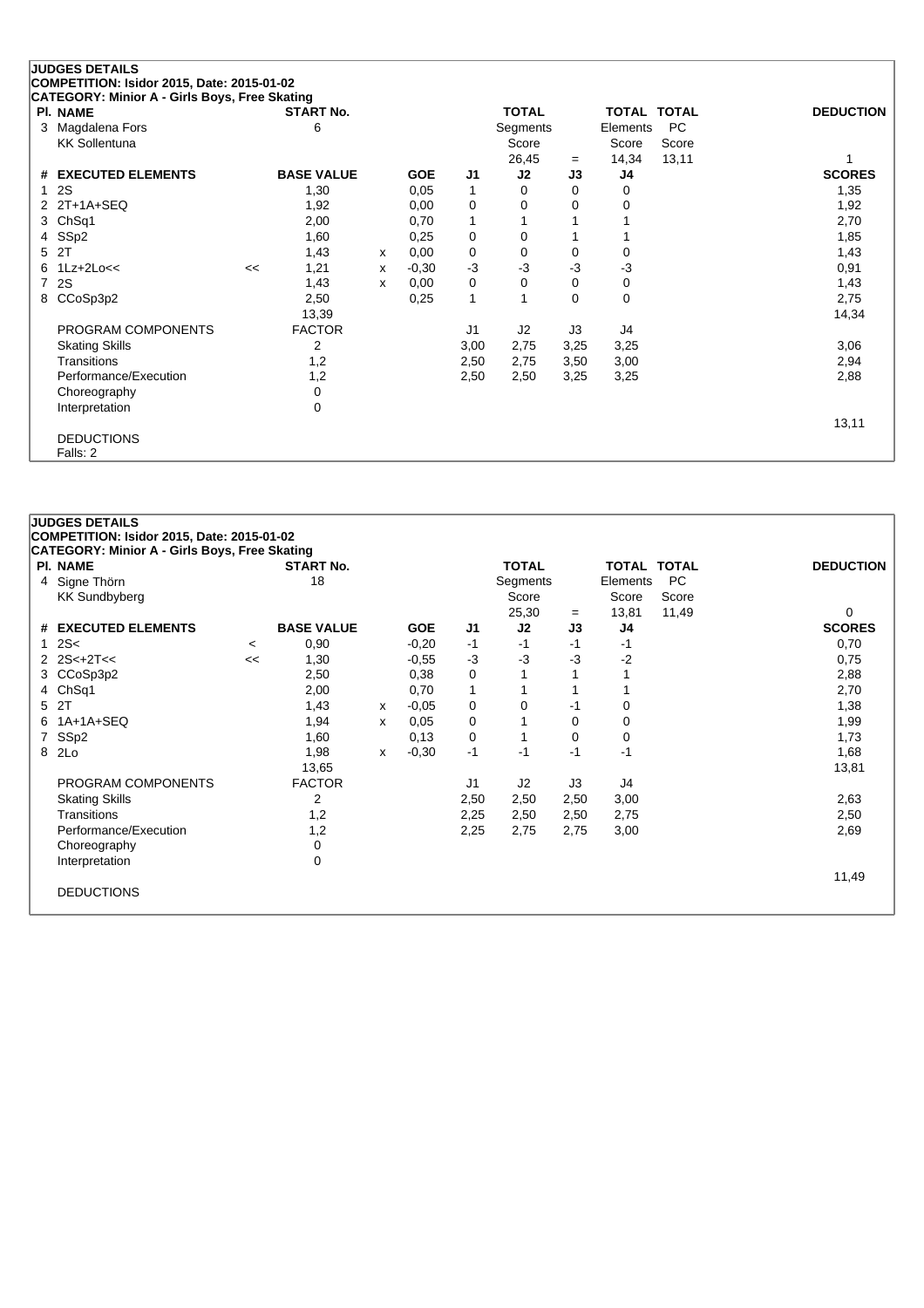# **JUDGES DETAILS**

**COMPETITION: Isidor 2015, Date: 2015-01-02**

| CATEGORY: Minior A - Girls Boys, Free Skating |         |                   |   |            |                |              |      |              |              |                  |
|-----------------------------------------------|---------|-------------------|---|------------|----------------|--------------|------|--------------|--------------|------------------|
| <b>PI. NAME</b>                               |         | <b>START No.</b>  |   |            |                | <b>TOTAL</b> |      | <b>TOTAL</b> | <b>TOTAL</b> | <b>DEDUCTION</b> |
| 5 Angelina Skörd                              |         | 21                |   |            |                | Segments     |      | Elements     | <b>PC</b>    |                  |
| Viggbyholms IK                                |         |                   |   |            |                | Score        |      | Score        | Score        |                  |
|                                               |         |                   |   |            |                | 24,82        | $=$  | 13,78        | 11,54        | 0,5              |
| # EXECUTED ELEMENTS                           |         | <b>BASE VALUE</b> |   | <b>GOE</b> | J1             | J2           | J3   | J4           |              | <b>SCORES</b>    |
| 1 1A+1A+SEQ                                   |         | 1,76              |   | 0,10       | 0              |              | 0    |              |              | 1,86             |
| 2 CSSp2                                       |         | 2,30              |   | 0,00       | 0              | 0            | 0    | 0            |              | 2,30             |
| 3 ChSq1                                       |         | 2,00              |   | 0,70       | $\mathbf{1}$   |              |      |              |              | 2,70             |
| $4$ 2S<                                       | $\,<\,$ | 0,99              | x | $-0,45$    | $-2$           | $-2$         | $-3$ | $-2$         |              | 0,54             |
| 5 2Lo                                         |         | 1,98              | х | 0,00       | 0              | 0            | 0    | 0            |              | 1,98             |
| 62T <                                         | $\,<\,$ | 0,99              | х | $-0,60$    | $-3$           | $-3$         | $-3$ | $-3$         |              | 0,39             |
| 7 2S<+1A+SEQ                                  | <       | 1,76              | x | $-0.25$    | $-1$           | -1           | $-2$ | $-1$         |              | 1,51             |
| 8 CCoSp3p2                                    |         | 2,50              |   | 0,00       | 0              | 0            | 0    | 0            |              | 2,50             |
|                                               |         | 14,28             |   |            |                |              |      |              |              | 13,78            |
| PROGRAM COMPONENTS                            |         | <b>FACTOR</b>     |   |            | J <sub>1</sub> | J2           | J3   | J4           |              |                  |
| <b>Skating Skills</b>                         |         | 2                 |   |            | 2,50           | 2,75         | 3,00 | 2,50         |              | 2,69             |
| Transitions                                   |         | 1,2               |   |            | 2,25           | 2,50         | 2,75 | 2,50         |              | 2,50             |
| Performance/Execution                         |         | 1,2               |   |            | 2,25           | 2,75         | 2,75 | 2,75         |              | 2,63             |
| Choreography                                  |         | 0                 |   |            |                |              |      |              |              |                  |
| Interpretation                                |         | 0                 |   |            |                |              |      |              |              |                  |
|                                               |         |                   |   |            |                |              |      |              |              | 11,54            |
| <b>DEDUCTIONS</b>                             |         |                   |   |            |                |              |      |              |              |                  |
| Falls: 1                                      |         |                   |   |            |                |              |      |              |              |                  |

| PI. NAME<br>6.         | COMPETITION: Isidor 2015, Date: 2015-01-02<br><b>CATEGORY: Minior A - Girls Boys, Free Skating</b><br>Samantha Lundkvist Salinas<br>Föreningen Drevvikens Konståkningsak<br># EXECUTED ELEMENTS | <b>START No.</b><br>13<br><b>BASE VALUE</b><br>2,50 |   | <b>GOE</b> |      | <b>TOTAL</b><br>Segments<br>Score<br>23,95 |          | TOTAL TOTAL<br>Elements<br>Score | <b>PC</b><br>Score | <b>DEDUCTION</b> |
|------------------------|-------------------------------------------------------------------------------------------------------------------------------------------------------------------------------------------------|-----------------------------------------------------|---|------------|------|--------------------------------------------|----------|----------------------------------|--------------------|------------------|
|                        |                                                                                                                                                                                                 |                                                     |   |            |      |                                            |          |                                  |                    |                  |
|                        |                                                                                                                                                                                                 |                                                     |   |            |      |                                            |          |                                  |                    |                  |
|                        |                                                                                                                                                                                                 |                                                     |   |            |      |                                            |          |                                  |                    |                  |
|                        |                                                                                                                                                                                                 |                                                     |   |            |      |                                            |          |                                  |                    |                  |
|                        |                                                                                                                                                                                                 |                                                     |   |            |      |                                            |          |                                  |                    |                  |
|                        |                                                                                                                                                                                                 |                                                     |   |            |      |                                            | $=$      | 14,23                            | 9,72               | 0                |
|                        |                                                                                                                                                                                                 |                                                     |   |            | J1   | J2                                         | J3       | J4                               |                    | <b>SCORES</b>    |
| CCoSp3p2               |                                                                                                                                                                                                 |                                                     |   | 0,25       | 0    |                                            |          | 0                                |                    | 2,75             |
| 2 1A+1A+SEQ            |                                                                                                                                                                                                 | 1,76                                                |   | 0,00       | 0    | 0                                          | 0        | 0                                |                    | 1,76             |
| 3 2S                   |                                                                                                                                                                                                 | 1,30                                                |   | $-0,05$    | 0    | 0                                          | -1       | 0                                |                    | 1,25             |
| Ch <sub>Sq1</sub><br>4 |                                                                                                                                                                                                 | 2,00                                                |   | $-0,13$    | 0    | 0                                          | 0        | -1                               |                    | 1,87             |
| 5 2Lo                  |                                                                                                                                                                                                 | 1,98                                                | x | $-0,15$    | 0    | 0                                          | -1       | -1                               |                    | 1,83             |
| 1A<br>6                |                                                                                                                                                                                                 | 1,21                                                | x | $-0,15$    | 0    | -1                                         | -1       | -1                               |                    | 1,06             |
| 2S+1A+SEQ              |                                                                                                                                                                                                 | 2,11                                                | x | 0,00       | 0    | $\Omega$                                   | $\Omega$ | 0                                |                    | 2,11             |
| SSp2<br>8              |                                                                                                                                                                                                 | 1,60                                                |   | 0,00       | 0    | $\Omega$                                   | $\Omega$ | 0                                |                    | 1,60             |
|                        |                                                                                                                                                                                                 | 14,46                                               |   |            |      |                                            |          |                                  |                    | 14,23            |
|                        | PROGRAM COMPONENTS                                                                                                                                                                              | <b>FACTOR</b>                                       |   |            | J1   | J2                                         | J3       | J4                               |                    |                  |
| <b>Skating Skills</b>  |                                                                                                                                                                                                 | 2                                                   |   |            | 2,25 | 2,50                                       | 2,25     | 2,25                             |                    | 2,31             |
| Transitions            |                                                                                                                                                                                                 | 1,2                                                 |   |            | 2,00 | 2,25                                       | 1,75     | 2,25                             |                    | 2,06             |
|                        | Performance/Execution                                                                                                                                                                           | 1,2                                                 |   |            | 2,00 | 2,75                                       | 2,00     | 2,00                             |                    | 2,19             |
| Choreography           |                                                                                                                                                                                                 | 0                                                   |   |            |      |                                            |          |                                  |                    |                  |
| Interpretation         |                                                                                                                                                                                                 | $\Omega$                                            |   |            |      |                                            |          |                                  |                    |                  |
|                        |                                                                                                                                                                                                 |                                                     |   |            |      |                                            |          |                                  |                    | 9,72             |
| <b>DEDUCTIONS</b>      |                                                                                                                                                                                                 |                                                     |   |            |      |                                            |          |                                  |                    |                  |
|                        |                                                                                                                                                                                                 |                                                     |   |            |      |                                            |          |                                  |                    |                  |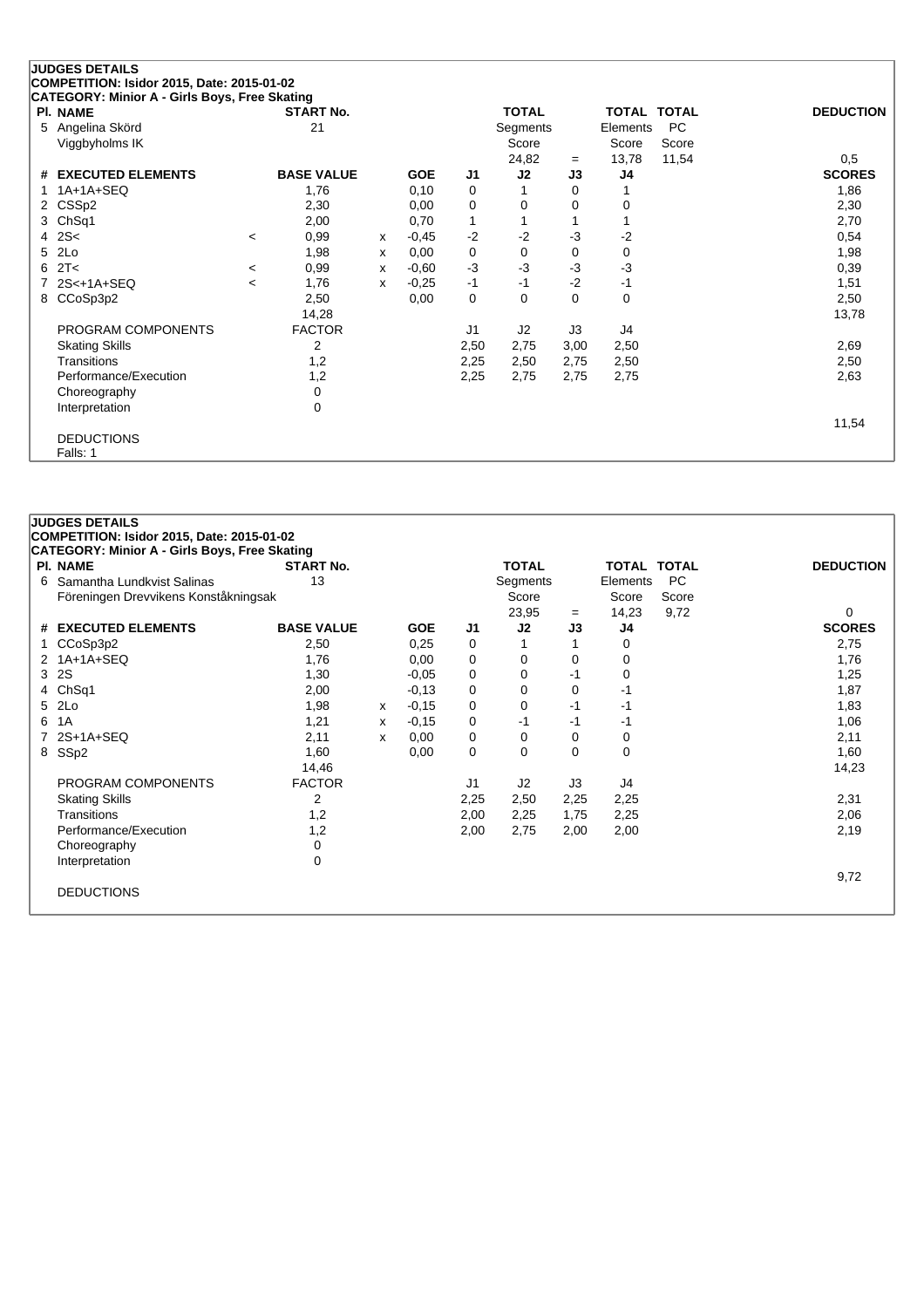| <b>PI. NAME</b>       |                          | <b>START No.</b>  |   |            |          | <b>TOTAL</b> |           | <b>TOTAL TOTAL</b> |           | <b>DEDUCTION</b> |
|-----------------------|--------------------------|-------------------|---|------------|----------|--------------|-----------|--------------------|-----------|------------------|
| Maya Krampe           |                          | 10                |   |            |          | Segments     |           | Elements           | <b>PC</b> |                  |
| IFK Österåkers KK     |                          |                   |   |            |          | Score        |           | Score              | Score     |                  |
| # EXECUTED ELEMENTS   |                          | <b>BASE VALUE</b> |   | <b>GOE</b> | J1       | 23,46<br>J2  | $=$<br>J3 | 12,92<br>J4        | 11,54     | <b>SCORES</b>    |
| 2S                    |                          | 1,30              |   | 0,00       | 0        | 0            | 0         | 0                  |           | 1,30             |
| 2T<<br>2              | $\overline{\phantom{a}}$ | 0,90              |   | $-0.25$    | $-2$     | $-1$         | $-1$      | $-1$               |           | 0,65             |
| CCoSp3p1<br>3         |                          | 2,00              |   | $-0,15$    | $\Omega$ | -1           | $\Omega$  | -1                 |           | 1,85             |
| 4 ChSq1               |                          | 2,00              |   | 0,53       |          | 0            |           |                    |           | 2,53             |
| $1A+1A+SEQ$<br>5      |                          | 1,94              | x | 0,00       | $\Omega$ | $\Omega$     | $\Omega$  | 0                  |           | 1,94             |
| 2F<<br>6              | $\prec$                  | 1,54              | x | $-0.30$    | $-1$     | $-1$         | -1        | $-1$               |           | 1,24             |
| $2S+1A+SEQ$           |                          | 2,11              | x | 0,00       | 0        | 0            | 0         | 0                  |           | 2,11             |
| SSp1<br>8             |                          | 1,30              |   | 0,00       | 0        | $\Omega$     | $\Omega$  | 0                  |           | 1,30             |
|                       |                          | 13,09             |   |            |          |              |           |                    |           | 12,92            |
| PROGRAM COMPONENTS    |                          | <b>FACTOR</b>     |   |            | J1       | J2           | J3        | J4                 |           |                  |
| <b>Skating Skills</b> |                          | 2                 |   |            | 2,50     | 2,50         | 2,75      | 3,00               |           | 2,69             |
| Transitions           |                          | 1,2               |   |            | 2,25     | 2,50         | 2,50      | 2,75               |           | 2,50             |
| Performance/Execution |                          | 1,2               |   |            | 2,25     | 2,75         | 2,75      | 2,75               |           | 2,63             |
| Choreography          |                          | 0                 |   |            |          |              |           |                    |           |                  |
| Interpretation        |                          | 0                 |   |            |          |              |           |                    |           |                  |
|                       |                          |                   |   |            |          |              |           |                    |           | 11,54            |

DEDUCTIONS

Time Violation: 1

|    | <b>JUDGES DETAILS</b>                                |         |                   |   |            |                |              |      |                    |           |                  |
|----|------------------------------------------------------|---------|-------------------|---|------------|----------------|--------------|------|--------------------|-----------|------------------|
|    | COMPETITION: Isidor 2015, Date: 2015-01-02           |         |                   |   |            |                |              |      |                    |           |                  |
|    | <b>CATEGORY: Minior A - Girls Boys, Free Skating</b> |         |                   |   |            |                |              |      |                    |           |                  |
|    | <b>PI. NAME</b>                                      |         | <b>START No.</b>  |   |            |                | <b>TOTAL</b> |      | <b>TOTAL TOTAL</b> |           | <b>DEDUCTION</b> |
| 8  | Isabella Luboja                                      |         | 4                 |   |            |                | Segments     |      | Elements           | <b>PC</b> |                  |
|    | Föreningen Drevvikens Konståkningsak                 |         |                   |   |            |                | Score        |      | Score              | Score     |                  |
|    |                                                      |         |                   |   |            |                | 23,29        | $=$  | 12,15              | 11,14     | 0                |
|    | # EXECUTED ELEMENTS                                  |         | <b>BASE VALUE</b> |   | <b>GOE</b> | J <sub>1</sub> | J2           | J3   | J <sub>4</sub>     |           | <b>SCORES</b>    |
| 1. | SSp2                                                 |         | 1,60              |   | 0,38       |                |              |      | 0                  |           | 1,98             |
| 2  | ChSq1                                                |         | 2,00              |   | 0,23       | 1              | 0            |      | -1                 |           | 2,23             |
| 3  | 1A                                                   |         | 1,10              |   | 0,00       | 0              | 0            | 0    | 0                  |           | 1,10             |
| 4  | 2Lo<<                                                | <<      | 0,50              |   | $-0,23$    | $-2$           | $-2$         | $-3$ | $-2$               |           | 0,27             |
|    | $5$ $2S<+2T<<$                                       | <<      | 1,43              | x | $-0.55$    | $-3$           | $-2$         | $-3$ | $-3$               |           | 0,88             |
|    | $6$ 2Lo<                                             | $\,<\,$ | 1,43              | x | $-0.38$    | $-2$           | $-1$         | $-1$ | -1                 |           | 1,05             |
|    | CCoSp3p2                                             |         | 2,50              |   | 0,13       | 0              | 0            | 0    |                    |           | 2,63             |
| 8  | $2S+1A+SEQ$                                          |         | 2,11              | x | $-0,10$    | 0              | $-1$         | $-1$ | $\Omega$           |           | 2,01             |
|    |                                                      |         | 12,67             |   |            |                |              |      |                    |           | 12,15            |
|    | PROGRAM COMPONENTS                                   |         | <b>FACTOR</b>     |   |            | J <sub>1</sub> | J2           | J3   | J4                 |           |                  |
|    | <b>Skating Skills</b>                                |         | 2                 |   |            | 2,25           | 2,25         | 3,00 | 2,75               |           | 2,56             |
|    | Transitions                                          |         | 1,2               |   |            | 2,00           | 2,25         | 2,75 | 2,50               |           | 2,38             |
|    | Performance/Execution                                |         | 1,2               |   |            | 2,25           | 2,50         | 3,25 | 2,50               |           | 2,63             |
|    | Choreography                                         |         | 0                 |   |            |                |              |      |                    |           |                  |
|    | Interpretation                                       |         | 0                 |   |            |                |              |      |                    |           |                  |
|    |                                                      |         |                   |   |            |                |              |      |                    |           | 11,14            |
|    | <b>DEDUCTIONS</b>                                    |         |                   |   |            |                |              |      |                    |           |                  |
|    |                                                      |         |                   |   |            |                |              |      |                    |           |                  |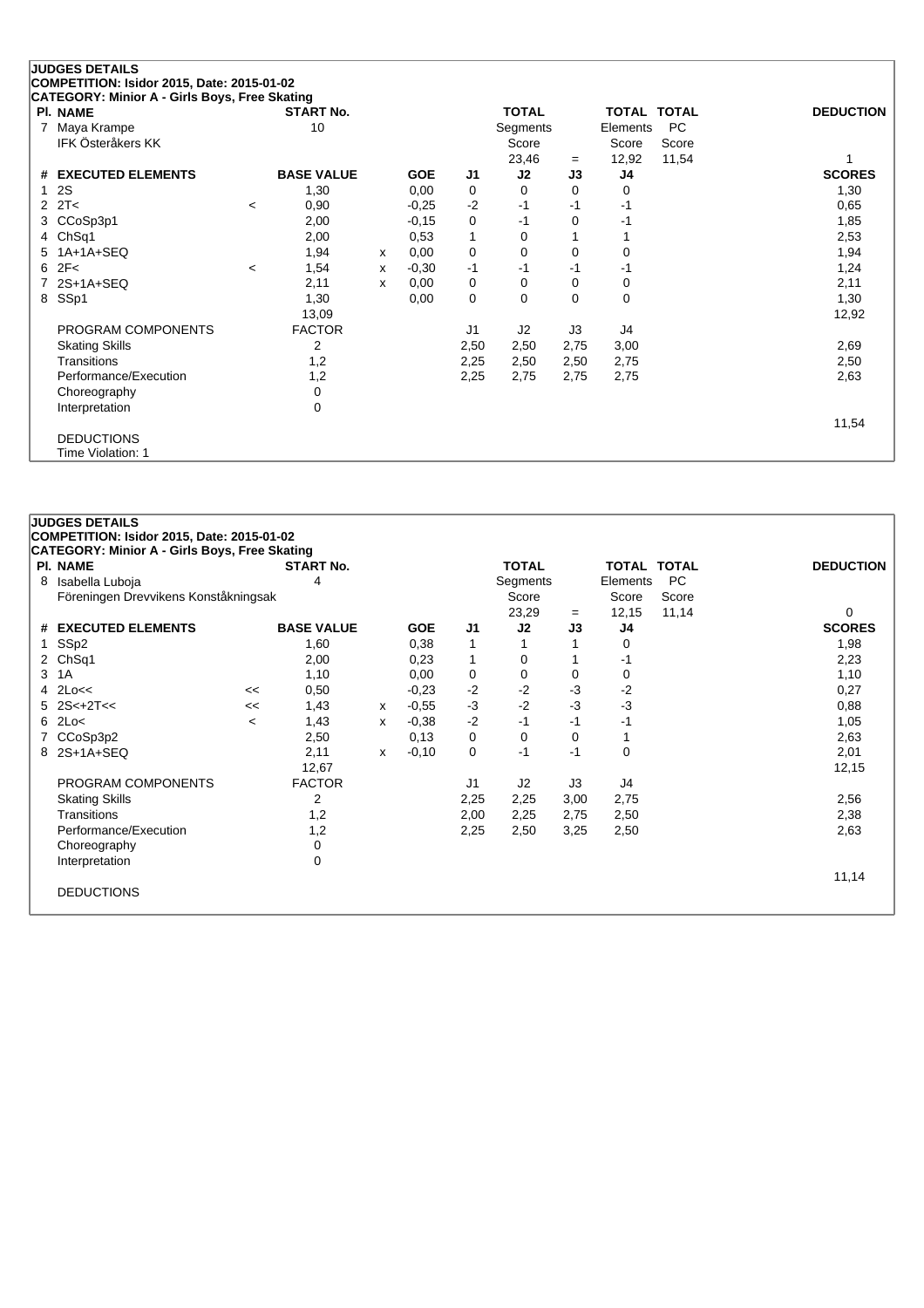|   | <b>JUDGES DETAILS</b><br>COMPETITION: Isidor 2015, Date: 2015-01-02 |                   |   |            |      |                |             |             |           |                  |
|---|---------------------------------------------------------------------|-------------------|---|------------|------|----------------|-------------|-------------|-----------|------------------|
|   | CATEGORY: Minior A - Girls Boys, Free Skating                       |                   |   |            |      |                |             |             |           |                  |
|   | <b>PI. NAME</b>                                                     | <b>START No.</b>  |   |            |      | <b>TOTAL</b>   |             | TOTAL TOTAL |           | <b>DEDUCTION</b> |
| 9 | Mia Malin                                                           |                   |   |            |      | Segments       |             | Elements    | <b>PC</b> |                  |
|   | <b>KK Sundbyberg</b>                                                |                   |   |            |      | Score          |             | Score       | Score     |                  |
|   |                                                                     |                   |   |            |      | 22,86          | $=$         | 12,40       | 10,46     | $\Omega$         |
| # | <b>EXECUTED ELEMENTS</b>                                            | <b>BASE VALUE</b> |   | <b>GOE</b> | J1   | J2             | J3          | J4          |           | <b>SCORES</b>    |
|   | 2S                                                                  | 1,30              |   | $-0,25$    | $-1$ | $-1$           | $-2$        | -1          |           | 1,05             |
| 2 | 1F                                                                  | 0,50              |   | 0,00       | 0    | 0              | 0           | 0           |           | 0,50             |
|   | CCoSp3p2<br>3                                                       | 2,50              |   | $-0.08$    | 0    | 0              | 0           | $-1$        |           | 2,42             |
| 4 | 2S                                                                  | 1,43              | X | $-0,25$    | $-2$ | $-1$           | 0           | $-2$        |           | 1,18             |
| 5 | $1A+1A+SEQ$                                                         | 1,94              | x | $-0,30$    | $-1$ | $-1$           | $-2$        | $-2$        |           | 1,64             |
| 6 | Ch <sub>Sq1</sub>                                                   | 2,00              |   | 0,35       | 0    | $\overline{2}$ | $\mathbf 0$ | 0           |           | 2,35             |
|   | $1A+1L0$                                                            | 1,76              | x | $-0,10$    | 0    | $-1$           | $-1$        | 0           |           | 1,66             |
| 8 | SS <sub>p2</sub>                                                    | 1,60              |   | 0,00       | 0    | 0              | 0           | 0           |           | 1,60             |
|   |                                                                     | 13,03             |   |            |      |                |             |             |           | 12,40            |
|   | PROGRAM COMPONENTS                                                  | <b>FACTOR</b>     |   |            | J1   | J <sub>2</sub> | J3          | J4          |           |                  |
|   | <b>Skating Skills</b>                                               | 2                 |   |            | 2,25 | 2,50           | 2,25        | 2,50        |           | 2,38             |
|   | <b>Transitions</b>                                                  | 1,2               |   |            | 2,00 | 2,50           | 2,25        | 2,25        |           | 2,25             |
|   | Performance/Execution                                               | 1,2               |   |            | 2,25 | 2,50           | 2,75        | 2,50        |           | 2,50             |
|   | Choreography                                                        | 0                 |   |            |      |                |             |             |           |                  |
|   | Interpretation                                                      | $\mathbf 0$       |   |            |      |                |             |             |           |                  |
|   |                                                                     |                   |   |            |      |                |             |             |           | 10,46            |
|   | <b>DEDUCTIONS</b>                                                   |                   |   |            |      |                |             |             |           |                  |

|                | <b>JUDGES DETAILS</b>                                     |                   |   |            |              |                |      |                    |           |                  |
|----------------|-----------------------------------------------------------|-------------------|---|------------|--------------|----------------|------|--------------------|-----------|------------------|
|                | COMPETITION: Isidor 2015, Date: 2015-01-02                |                   |   |            |              |                |      |                    |           |                  |
|                | CATEGORY: Minior A - Girls Boys, Free Skating<br>PI. NAME | <b>START No.</b>  |   |            |              | <b>TOTAL</b>   |      | <b>TOTAL TOTAL</b> |           | <b>DEDUCTION</b> |
|                | 10 Mandalay Malmberg                                      | 23                |   |            |              | Segments       |      | Elements           | <b>PC</b> |                  |
|                | Stockholms KK                                             |                   |   |            |              | Score          |      | Score              | Score     |                  |
|                |                                                           |                   |   |            |              | 22,29          | $=$  | 9,60               | 13,19     | 0,5              |
|                | # EXECUTED ELEMENTS                                       | <b>BASE VALUE</b> |   | <b>GOE</b> | J1           | J2             | J3   | J4                 |           | <b>SCORES</b>    |
|                | $1A+SEQ$                                                  | 0,88              |   | $-0,55$    | $-2$         | $-3$           | $-3$ | $-3$               |           | 0,33             |
| 2              | 1F                                                        | 0,50              |   | 0,00       | 0            | 0              | 0    | 0                  |           | 0,50             |
| 3              | 2S                                                        | 1,30              |   | $-0,60$    | $-3$         | $-3$           | -3   | $-3$               |           | 0,70             |
| 4              | SSp2                                                      | 1,60              |   | 0,25       | $\mathbf{1}$ | 0              |      | 0                  |           | 1,85             |
| 5              | CCoSp3p1                                                  | 2,00              |   | 0,00       | 0            | $\Omega$       | 0    | $\mathbf 0$        |           | 2,00             |
| 6              | Ch <sub>Sq1</sub>                                         | 2,00              |   | 0,35       | 0            |                |      | 0                  |           | 2,35             |
| $\overline{7}$ | 1Lz                                                       | 0,66              | x | 0,00       | 0            | 0              | 0    | 0                  |           | 0,66             |
| 8              | 1A                                                        | 1,21              | x | 0,00       | 0            | 0              | 0    | 0                  |           | 1,21             |
|                |                                                           | 10,15             |   |            |              |                |      |                    |           | 9,60             |
|                | PROGRAM COMPONENTS                                        | <b>FACTOR</b>     |   |            | J1           | J <sub>2</sub> | J3   | J4                 |           |                  |
|                | <b>Skating Skills</b>                                     | 2                 |   |            | 2,50         | 2,50           | 3,25 | 3,25               |           | 2,88             |
|                | Transitions                                               | 1,2               |   |            | 2,25         | 3,00           | 3,75 | 3,00               |           | 3,00             |
|                | Performance/Execution                                     | 1,2               |   |            | 2,50         | 3,25           | 3,50 | 3,50               |           | 3,19             |
|                | Choreography                                              | $\mathbf 0$       |   |            |              |                |      |                    |           |                  |
|                | Interpretation                                            | $\mathbf 0$       |   |            |              |                |      |                    |           |                  |
|                |                                                           |                   |   |            |              |                |      |                    |           | 13,19            |
|                | <b>DEDUCTIONS</b>                                         |                   |   |            |              |                |      |                    |           |                  |
|                | Falls: 1                                                  |                   |   |            |              |                |      |                    |           |                  |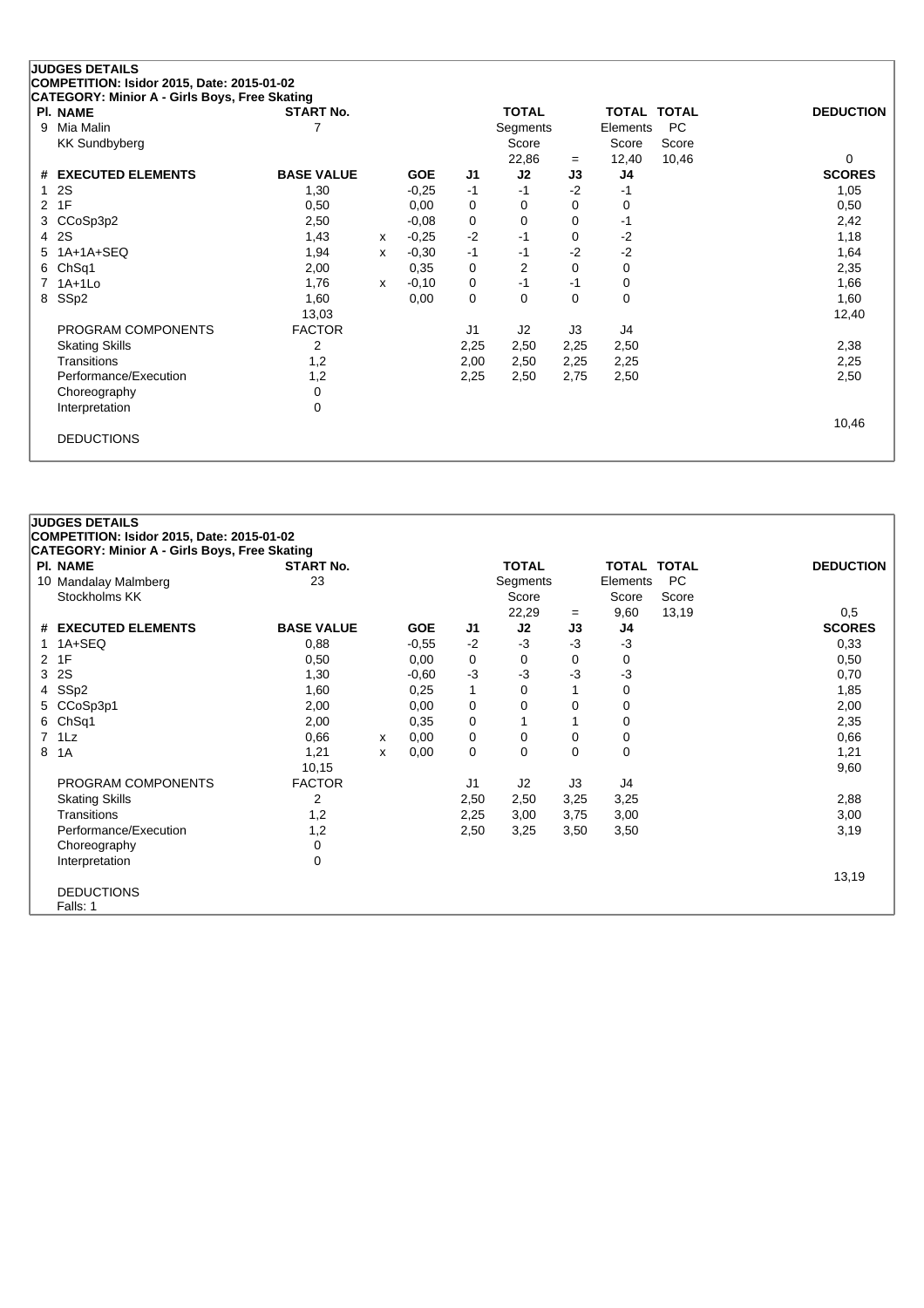| COMPETITION: Isidor 2015, Date: 2015-01-02<br>CATEGORY: Minior A - Girls Boys, Free Skating<br><b>TOTAL</b><br><b>PI. NAME</b><br><b>START No.</b><br>TOTAL TOTAL<br>Mikaela Jarl<br>12<br><b>PC</b><br>11<br>Segments<br>Elements<br>Score<br>Djursholms Allmänna SK<br>Score<br>Score<br>11,78<br>22,17<br>10,39<br>0<br>$=$<br><b>BASE VALUE</b><br>J2<br># EXECUTED ELEMENTS<br><b>GOE</b><br>J <sub>1</sub><br>J3<br>J4<br>1A+1A+SEQ<br>1,76<br>1,76<br>0,00<br>0<br>$\Omega$<br>0<br>0 | <b>JUDGES DETAILS</b> |      |         |      |      |      |   |                  |
|----------------------------------------------------------------------------------------------------------------------------------------------------------------------------------------------------------------------------------------------------------------------------------------------------------------------------------------------------------------------------------------------------------------------------------------------------------------------------------------------|-----------------------|------|---------|------|------|------|---|------------------|
|                                                                                                                                                                                                                                                                                                                                                                                                                                                                                              |                       |      |         |      |      |      |   |                  |
|                                                                                                                                                                                                                                                                                                                                                                                                                                                                                              |                       |      |         |      |      |      |   |                  |
|                                                                                                                                                                                                                                                                                                                                                                                                                                                                                              |                       |      |         |      |      |      |   | <b>DEDUCTION</b> |
|                                                                                                                                                                                                                                                                                                                                                                                                                                                                                              |                       |      |         |      |      |      |   |                  |
|                                                                                                                                                                                                                                                                                                                                                                                                                                                                                              |                       |      |         |      |      |      |   |                  |
|                                                                                                                                                                                                                                                                                                                                                                                                                                                                                              |                       |      |         |      |      |      |   |                  |
|                                                                                                                                                                                                                                                                                                                                                                                                                                                                                              |                       |      |         |      |      |      |   | <b>SCORES</b>    |
|                                                                                                                                                                                                                                                                                                                                                                                                                                                                                              |                       |      |         |      |      |      |   |                  |
|                                                                                                                                                                                                                                                                                                                                                                                                                                                                                              | CCoSp3p1<br>$^{2}$    | 2,00 | $-0,30$ | $-1$ | $-1$ | $-2$ | 0 | 1,70             |
| <b>2S</b><br>1,30<br>0,00<br>0<br>$\Omega$<br>$\Omega$<br>1,30<br>3<br>0                                                                                                                                                                                                                                                                                                                                                                                                                     |                       |      |         |      |      |      |   |                  |
| Ch <sub>Sq1</sub><br>1,92<br>2,00<br>$-0,08$<br>$-1$<br>$-1$<br>0<br>4                                                                                                                                                                                                                                                                                                                                                                                                                       |                       |      |         |      |      |      |   |                  |
| $-2$<br>$-2$<br>$-2$<br>0,90<br>2Lo<<br>1,43<br>$-0,53$<br>5.<br>-1<br>x<br>$\prec$                                                                                                                                                                                                                                                                                                                                                                                                          |                       |      |         |      |      |      |   |                  |
| $-2$<br>$-2$<br>$2S+2T<<$<br>-3<br>$-3$<br>1,87<br>$-0,50$<br>1,37<br>6<br><<<br>x                                                                                                                                                                                                                                                                                                                                                                                                           |                       |      |         |      |      |      |   |                  |
| 2T<br>$-0,20$<br>1,23<br>7<br>1,43<br>$-1$<br>$-1$<br>$-1$<br>-1<br>x                                                                                                                                                                                                                                                                                                                                                                                                                        |                       |      |         |      |      |      |   |                  |
| SSp2<br>0,00<br>0<br>$\Omega$<br>0<br>0<br>1,60<br>8<br>1,60                                                                                                                                                                                                                                                                                                                                                                                                                                 |                       |      |         |      |      |      |   |                  |
| 13,39<br>11,78                                                                                                                                                                                                                                                                                                                                                                                                                                                                               |                       |      |         |      |      |      |   |                  |
| PROGRAM COMPONENTS<br><b>FACTOR</b><br>J <sub>1</sub><br>J3<br>J4<br>J <sub>2</sub>                                                                                                                                                                                                                                                                                                                                                                                                          |                       |      |         |      |      |      |   |                  |
| <b>Skating Skills</b><br>2<br>2,50<br>2,25<br>2,50<br>2,38<br>2,25                                                                                                                                                                                                                                                                                                                                                                                                                           |                       |      |         |      |      |      |   |                  |
| Transitions<br>1,2<br>2,31<br>2,25<br>2,50<br>2,00<br>2,50                                                                                                                                                                                                                                                                                                                                                                                                                                   |                       |      |         |      |      |      |   |                  |
| Performance/Execution<br>1,2<br>2,25<br>2,50<br>2,25<br>2,38<br>2,50                                                                                                                                                                                                                                                                                                                                                                                                                         |                       |      |         |      |      |      |   |                  |
| 0<br>Choreography                                                                                                                                                                                                                                                                                                                                                                                                                                                                            |                       |      |         |      |      |      |   |                  |
| 0<br>Interpretation                                                                                                                                                                                                                                                                                                                                                                                                                                                                          |                       |      |         |      |      |      |   |                  |
| 10,39                                                                                                                                                                                                                                                                                                                                                                                                                                                                                        |                       |      |         |      |      |      |   |                  |
| <b>DEDUCTIONS</b>                                                                                                                                                                                                                                                                                                                                                                                                                                                                            |                       |      |         |      |      |      |   |                  |
|                                                                                                                                                                                                                                                                                                                                                                                                                                                                                              |                       |      |         |      |      |      |   |                  |

| PI. NAME                    | <b>START No.</b>  |   |            |                          | <b>TOTAL</b> |      | <b>TOTAL TOTAL</b> |           | <b>DEDUCTION</b> |
|-----------------------------|-------------------|---|------------|--------------------------|--------------|------|--------------------|-----------|------------------|
| 12 Daniel Seidel            | 5                 |   |            |                          | Segments     |      | Elements           | <b>PC</b> |                  |
| Haninge KK                  |                   |   |            |                          | Score        |      | Score              | Score     |                  |
|                             |                   |   |            |                          | 21,52        | $=$  | 10,24              | 11,28     | 0                |
| # EXECUTED ELEMENTS         | <b>BASE VALUE</b> |   | <b>GOE</b> | J <sub>1</sub>           | J2           | J3   | J4                 |           | <b>SCORES</b>    |
| $2Lo+1T$                    | 2,20              |   | 0,00       | 0                        | 0            | 0    | 0                  |           | 2,20             |
| <b>2S</b><br>$\overline{2}$ | 1,30              |   | 0,05       | 0                        | 0            | 0    |                    |           | 1,35             |
| SSp1<br>3                   | 1,30              |   | $-0,30$    | $-1$                     | -1           | -1   | -1                 |           | 1,00             |
| 2T<br>4                     | 1,30              |   | $-0,25$    | $-1$                     | $-1$         | $-2$ | -1                 |           | 1,05             |
| 2Lo<br>5                    | 1,98              | x | $-0,30$    | $-1$                     | -1           | $-1$ | -1                 |           | 1,68             |
| 1A<br>6                     | 1,21              | x | 0,00       | 0                        | 0            | 0    | 0                  |           | 1,21             |
| Ch <sub>Sq1</sub>           | 2,00              |   | $-0.25$    | 0                        | 0            | $-1$ | -1                 |           | 1,75             |
| CCoSp<br>8                  | 0,00              |   | 0,00       | $\overline{\phantom{a}}$ | $-$          | $-$  | $- -$              |           | 0,00             |
|                             | 11,29             |   |            |                          |              |      |                    |           | 10,24            |
| PROGRAM COMPONENTS          | <b>FACTOR</b>     |   |            | J <sub>1</sub>           | J2           | J3   | J4                 |           |                  |
| <b>Skating Skills</b>       | 2                 |   |            | 2,50                     | 2,75         | 2,50 | 2,50               |           | 2,56             |
| Transitions                 | 1,2               |   |            | 2,50                     | 2,50         | 2,75 | 2,25               |           | 2,50             |
| Performance/Execution       | 1,2               |   |            | 2,25                     | 2,75         | 2,50 | 3,00               |           | 2,63             |
| Choreography                | 0                 |   |            |                          |              |      |                    |           |                  |
| Interpretation              | 0                 |   |            |                          |              |      |                    |           |                  |
|                             |                   |   |            |                          |              |      |                    |           | 11,28            |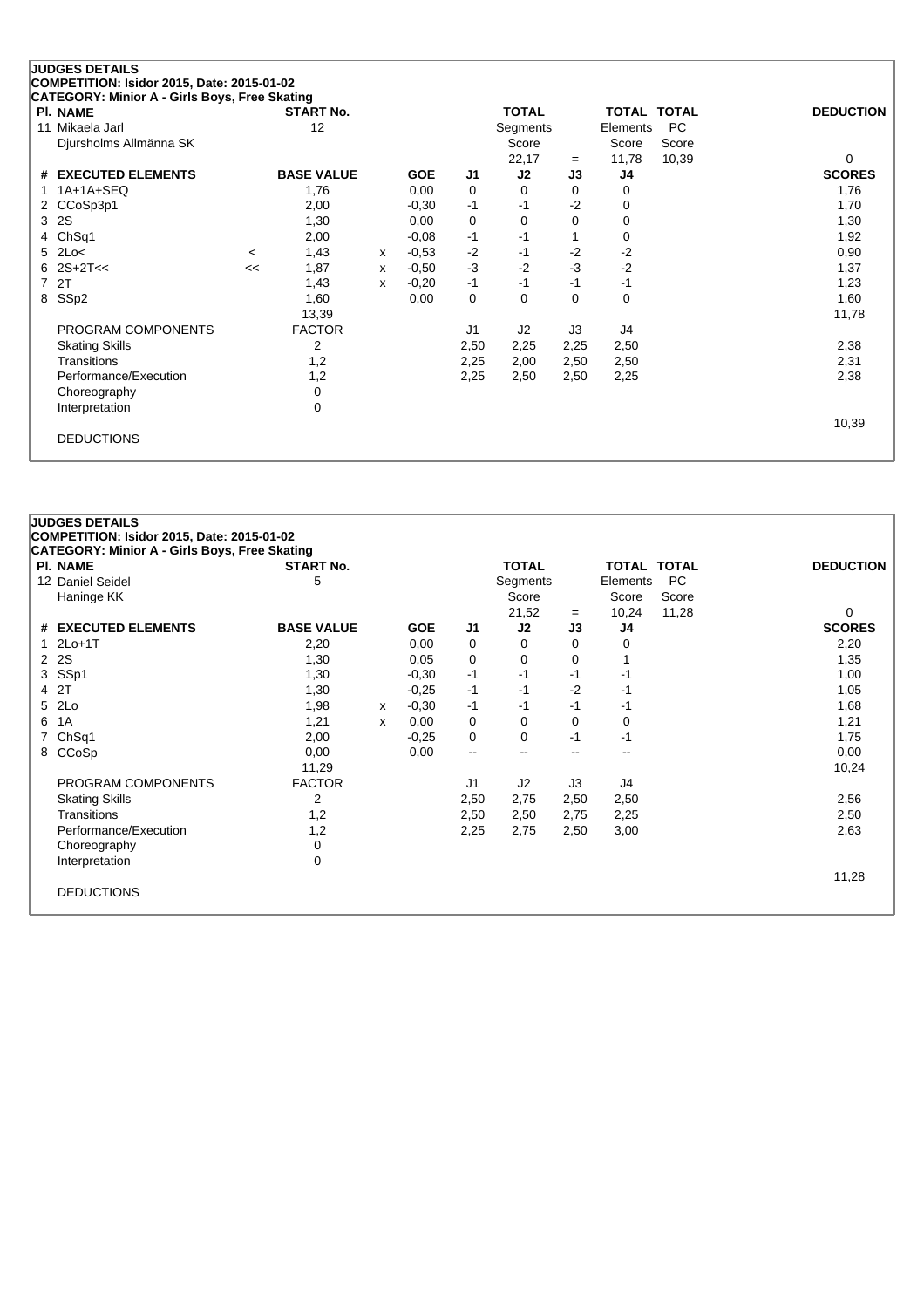| <b>PI. NAME</b>       |         | <b>START No.</b>  |   |            |      | <b>TOTAL</b> |      | <b>TOTAL TOTAL</b> |       | <b>DEDUCTION</b> |
|-----------------------|---------|-------------------|---|------------|------|--------------|------|--------------------|-------|------------------|
| 13 Felicia Eriksson   |         | 24                |   |            |      | Segments     |      | Elements           | PC.   |                  |
| <b>KK Sollentuna</b>  |         |                   |   |            |      | Score        |      | Score              | Score |                  |
|                       |         |                   |   |            |      | 20,92        | $=$  | 10,62              | 10,30 | 0                |
| # EXECUTED ELEMENTS   |         | <b>BASE VALUE</b> |   | <b>GOE</b> | J1   | J2           | J3   | J4                 |       | <b>SCORES</b>    |
| 1 $2F<$               | $\,<\,$ | 1,40              |   | $-0.38$    | $-2$ | -1           | -1   | -1                 |       | 1,02             |
| 2 2S+1A+SEQ           |         | 1,92              |   | $-0.05$    | 0    | 0            | -1   | 0                  |       | 1,87             |
| 3 CCoSp3p2            |         | 2,50              |   | 0,00       | 0    | 0            | 0    | 0                  |       | 2,50             |
| 4 ChSq1               |         | 2,00              |   | $-0,13$    | 0    | $-1$         | 0    | 0                  |       | 1,87             |
| 5 SSp1                |         | 1,30              |   | $-0,23$    | 0    | -1           | -1   | -1                 |       | 1,07             |
| 6 1A                  |         | 1,21              | х | 0,00       | 0    | 0            | 0    | 0                  |       | 1,21             |
| 72T<                  | $\prec$ | 0,99              | х | $-0,40$    | $-2$ | -1           | $-3$ | $-2$               |       | 0,59             |
| 82S<                  | <       | 0,99              | x | $-0.50$    | $-3$ | $-2$         | $-3$ | $-2$               |       | 0,49             |
|                       |         | 12,31             |   |            |      |              |      |                    |       | 10,62            |
| PROGRAM COMPONENTS    |         | <b>FACTOR</b>     |   |            | J1   | J2           | J3   | J4                 |       |                  |
| <b>Skating Skills</b> |         | 2                 |   |            | 2,50 | 2,25         | 2,25 | 2,75               |       | 2,44             |
| Transitions           |         | 1,2               |   |            | 2,00 | 2,25         | 1,75 | 2,50               |       | 2,13             |
| Performance/Execution |         | 1,2               |   |            | 2,25 | 2,50         | 2,50 | 2,25               |       | 2,38             |
| Choreography          |         | 0                 |   |            |      |              |      |                    |       |                  |
| Interpretation        |         | 0                 |   |            |      |              |      |                    |       |                  |
|                       |         |                   |   |            |      |              |      |                    |       | 10,30            |
| <b>DEDUCTIONS</b>     |         |                   |   |            |      |              |      |                    |       |                  |
|                       |         |                   |   |            |      |              |      |                    |       |                  |

### **COMPETITION: Isidor 2015, Date: 2015-01-02 CATEGORY: Minior A - Girls Boys, Free Skating Pl. NAME START No. TOTAL TOTAL TOTAL DEDUCTION** 14 Dorotea Larsson **16** 16 Segments Elements PC KK Sollentuna Score Score Score Score Score Score Score Score Score Score Score Score Score Score Score Score Score Score Score Score Score Score Score Score Score Score Score Score Score Score Score Score Score Score Scor 20,75 <sup>=</sup> 11,17 10,58 1 **# EXECUTED ELEMENTS BASE VALUE GOE J1 J2 J3 J4 SCORES** 1 2T 1,30 -0,60 -3 -3 -3 -3 0,70 2 CCoSp3p1 2,00 0,00 0 0 0 0 2,00 3 ChSq1 2,00 0,18 0 0 0 1 2,18 4 SSp2 1,60 0,13 1 0 0 0 1,73 5 1A 1,21 <sup>x</sup> 0,00 0 0 0 0 1,21 6 2S< <sup>&</sup>lt; 0,99 <sup>x</sup> -0,60 -3 -3 -3 -3 0,39 7 1A+1A+SEQ 1,94 <sup>x</sup> -0,05 0 0 -1 0 1,89 8 1F+1Lo 1,10 <sup>x</sup> -0,03 0 -1 0 0 1,07 12,14 11,17 PROGRAM COMPONENTS FACTOR UNIVERSITY OF A SERVICE SERVICE A SUB- USB AND A J4 Skating Skills 2 2,50 2,00 2,75 2,50 2,44 Transitions 1,2 2,00 2,25 2,75 2,25 2,31 Performance/Execution 1,2 2,25 2,25 3,00 2,25 2,44 Choreography 0<br>
Interpretation 0 Interpretation 10,58

DEDUCTIONS

**JUDGES DETAILS**

Falls: 2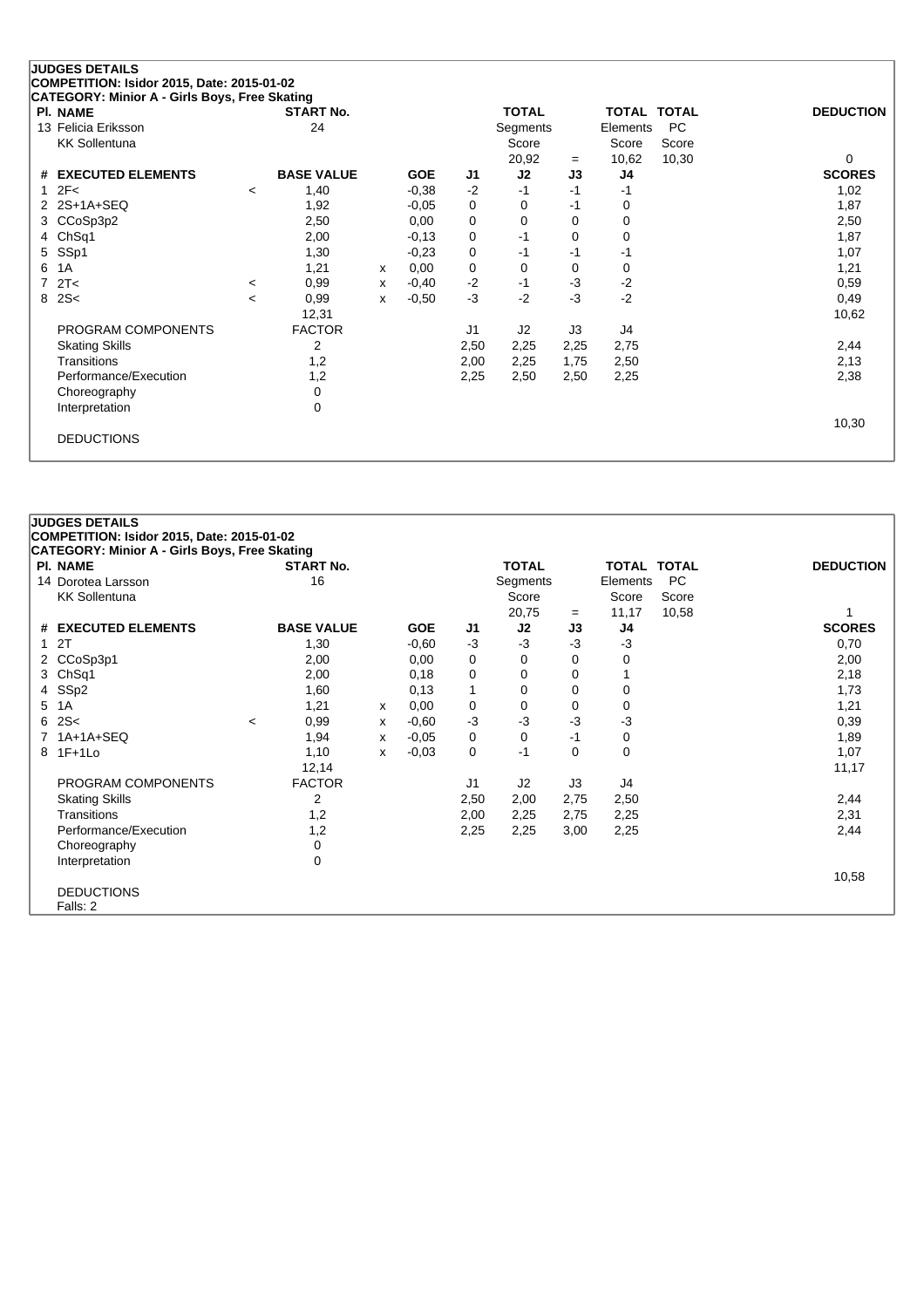# **JUDGES DETAILS**

**COMPETITION: Isidor 2015, Date: 2015-01-02**

| CATEGORY: Minior A - Girls Boys, Free Skating |                          |                   |   |            |                |                |      |          |              |                  |
|-----------------------------------------------|--------------------------|-------------------|---|------------|----------------|----------------|------|----------|--------------|------------------|
| <b>PI. NAME</b>                               |                          | <b>START No.</b>  |   |            |                | <b>TOTAL</b>   |      | TOTAL    | <b>TOTAL</b> | <b>DEDUCTION</b> |
| 15 Amanda Cai                                 |                          | 17                |   |            |                | Segments       |      | Elements | PC           |                  |
| Viggbyholms IK                                |                          |                   |   |            |                | Score          |      | Score    | Score        |                  |
|                                               |                          |                   |   |            |                | 20,23          | $=$  | 10,47    | 9,76         | 0                |
| # EXECUTED ELEMENTS                           |                          | <b>BASE VALUE</b> |   | <b>GOE</b> | J <sub>1</sub> | J <sub>2</sub> | J3   | J4       |              | <b>SCORES</b>    |
| 12S<                                          | $\overline{\phantom{a}}$ | 0,90              |   | $-0,40$    | $-2$           | $-2$           | $-2$ | $-2$     |              | 0,50             |
| 2 1F+1A+SEQ                                   |                          | 1,28              |   | $-0.05$    | 0              | 0              | $-1$ | 0        |              | 1,23             |
| 3 ChSq1                                       |                          | 2,00              |   | $-0.25$    | $-1$           | 0              | -1   | 0        |              | 1,75             |
| 4 1A                                          |                          | 1,10              |   | 0,00       | 0              | $\mathbf 0$    | 0    | 0        |              | 1,10             |
| 5 CSSp2                                       |                          | 2,30              |   | $-0,15$    | 0              | -1             | -1   | 0        |              | 2,15             |
| 6 1Lz+1A+SEQ                                  |                          | 1,50              | x | $-0,20$    | -1             | -1             | $-1$ | -1       |              | 1,30             |
| 72S<                                          | $\,<\,$                  | 0,99              | x | $-0,25$    | $-2$           | -1             | $-1$ | -1       |              | 0,74             |
| 8 CCoSp3p1                                    |                          | 2,00              |   | $-0,30$    | $-1$           | $-1$           | $-1$ | $-1$     |              | 1,70             |
|                                               |                          | 12,07             |   |            |                |                |      |          |              | 10,47            |
| PROGRAM COMPONENTS                            |                          | <b>FACTOR</b>     |   |            | J <sub>1</sub> | J2             | J3   | J4       |              |                  |
| <b>Skating Skills</b>                         |                          | $\overline{2}$    |   |            | 2,25           | 2,00           | 2,25 | 2,50     |              | 2,25             |
| Transitions                                   |                          | 1,2               |   |            | 2,00           | 2,00           | 2,00 | 2,50     |              | 2,13             |
| Performance/Execution                         |                          | 1,2               |   |            | 2,00           | 2,25           | 2,00 | 2,75     |              | 2,25             |
| Choreography                                  |                          | 0                 |   |            |                |                |      |          |              |                  |
| Interpretation                                |                          | 0                 |   |            |                |                |      |          |              |                  |
|                                               |                          |                   |   |            |                |                |      |          |              | 9,76             |
| <b>DEDUCTIONS</b>                             |                          |                   |   |            |                |                |      |          |              |                  |
|                                               |                          |                   |   |            |                |                |      |          |              |                  |

|              | <b>JUDGES DETAILS</b>                         |    |                   |                           |            |                |                |      |                    |           |                  |
|--------------|-----------------------------------------------|----|-------------------|---------------------------|------------|----------------|----------------|------|--------------------|-----------|------------------|
|              | COMPETITION: Isidor 2015, Date: 2015-01-02    |    |                   |                           |            |                |                |      |                    |           |                  |
|              | CATEGORY: Minior A - Girls Boys, Free Skating |    |                   |                           |            |                |                |      |                    |           |                  |
|              | <b>PI. NAME</b>                               |    | <b>START No.</b>  |                           |            |                | <b>TOTAL</b>   |      | <b>TOTAL TOTAL</b> |           | <b>DEDUCTION</b> |
|              | 16 Moa Ahlm Hemström                          |    | 2                 |                           |            |                | Segments       |      | Elements           | <b>PC</b> |                  |
|              | Föreningen Drevvikens Konståkningsak          |    |                   |                           |            |                | Score          |      | Score              | Score     |                  |
|              |                                               |    |                   |                           |            |                | 19,66          | $=$  | 9,74               | 10,42     | 0,5              |
|              | # EXECUTED ELEMENTS                           |    | <b>BASE VALUE</b> |                           | <b>GOE</b> | J <sub>1</sub> | J2             | J3   | J <sub>4</sub>     |           | <b>SCORES</b>    |
| $\mathbf{1}$ | 1A                                            |    | 1,10              |                           | 0,00       | 0              | 0              | 0    | 0                  |           | 1,10             |
|              | 2 2S+1A                                       |    | 2,40              |                           | $-0,10$    | 0              | -1             | -1   | 0                  |           | 2,30             |
|              | 3 SSp1                                        |    | 1,30              |                           | $-0.08$    | 0              | 0              | 0    | -1                 |           | 1,22             |
| 4            | $1A+1A+SEQ$                                   |    | 1,76              |                           | 0,00       | 0              | 0              | 0    | $\mathbf 0$        |           | 1,76             |
| 5            | 2S                                            |    | 1,30              |                           | $-0,60$    | $-3$           | $-3$           | $-3$ | $-3$               |           | 0,70             |
| 6            | 2Lo<<                                         | << | 0,55              | $\boldsymbol{\mathsf{x}}$ | $-0.23$    | $-3$           | $-2$           | $-2$ | $-2$               |           | 0,32             |
|              | FCoSp2pB                                      |    | 1,00              |                           | $-0.53$    | $-2$           | $-1$           | $-2$ | $-2$               |           | 0,47             |
|              | 8 ChSq1                                       |    | 2,00              |                           | $-0.13$    | 0              | 0              | 0    | $-1$               |           | 1,87             |
|              |                                               |    | 11,41             |                           |            |                |                |      |                    |           | 9,74             |
|              | PROGRAM COMPONENTS                            |    | <b>FACTOR</b>     |                           |            | J1             | J <sub>2</sub> | J3   | J4                 |           |                  |
|              | <b>Skating Skills</b>                         |    | 2                 |                           |            | 2,25           | 2,25           | 2,75 | 2,50               |           | 2,44             |
|              | Transitions                                   |    | 1,2               |                           |            | 2,00           | 2,00           | 3,00 | 2,25               |           | 2,31             |
|              | Performance/Execution                         |    | 1,2               |                           |            | 2,00           | 2,25           | 2,50 | 2,50               |           | 2,31             |
|              | Choreography                                  |    | 0                 |                           |            |                |                |      |                    |           |                  |
|              | Interpretation                                |    | 0                 |                           |            |                |                |      |                    |           |                  |
|              |                                               |    |                   |                           |            |                |                |      |                    |           | 10,42            |
|              | <b>DEDUCTIONS</b>                             |    |                   |                           |            |                |                |      |                    |           |                  |
|              | Falls: 1                                      |    |                   |                           |            |                |                |      |                    |           |                  |
|              |                                               |    |                   |                           |            |                |                |      |                    |           |                  |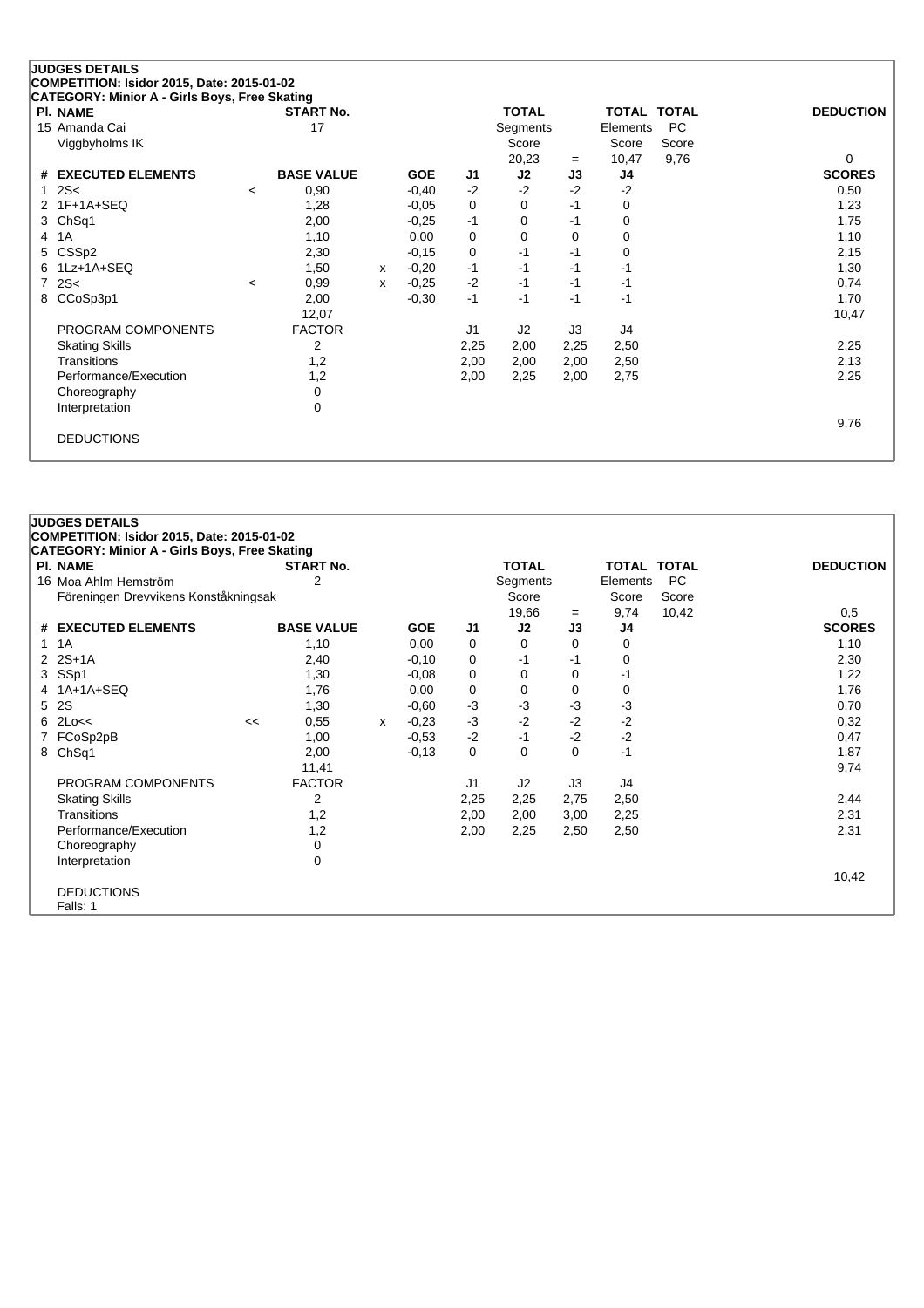| COMPETITION: Isidor 2015, Date: 2015-01-02 | CATEGORY: Minior A - Girls Boys, Free Skating |   |            |          |                          |               |             |             |                  |
|--------------------------------------------|-----------------------------------------------|---|------------|----------|--------------------------|---------------|-------------|-------------|------------------|
|                                            | <b>START No.</b>                              |   |            |          | <b>TOTAL</b>             |               |             | TOTAL TOTAL | <b>DEDUCTION</b> |
|                                            | 15                                            |   |            |          | Segments                 |               | Elements    | <b>PC</b>   |                  |
|                                            |                                               |   |            |          | Score                    |               | Score       | Score       |                  |
|                                            |                                               |   |            |          | 19,31                    | $=$           | 8,99        | 10,32       | $\Omega$         |
|                                            | <b>BASE VALUE</b>                             |   | <b>GOE</b> | J1       | J2                       | J3            | J4          |             | <b>SCORES</b>    |
| $\lt$                                      | 0,90                                          |   | $-0.30$    | $-2$     | $-1$                     | $-2$          | $-1$        |             | 0,60             |
| $\prec$                                    | 1,40                                          |   | $-0,30$    | $-2$     | $-1$                     | $-2$          | $-1$        |             | 1,10             |
|                                            | 0,00                                          |   | 0,00       | --       | $\overline{\phantom{a}}$ | $\sim$ $\sim$ | --          |             | 0,00             |
|                                            | 0,50                                          |   | 0,00       | $\Omega$ | $\Omega$                 | 0             | 0           |             | 0,50             |
|                                            | 2,00                                          |   | $-0,13$    | $-1$     | 0                        | 0             | 0           |             | 1,87             |
|                                            | 1,94                                          | x | $-0.05$    | $\Omega$ | 0                        | $-1$          | 0           |             | 1,89             |
|                                            | 1,21                                          | x | $-0,10$    | 0        | 0                        | $-1$          | $-1$        |             | 1,11             |
|                                            | 2,00                                          |   | $-0.08$    | $\Omega$ | $-1$                     | $\Omega$      | $\mathbf 0$ |             | 1,92             |
|                                            | 9,95                                          |   |            |          |                          |               |             |             | 8,99             |
|                                            | <b>FACTOR</b>                                 |   |            | J1       | J2                       | J3            | J4          |             |                  |
|                                            | 2                                             |   |            | 2,25     | 2,25                     | 2,25          | 2,50        |             | 2,31             |
|                                            | 1,2                                           |   |            | 2,25     | 2,25                     | 2,75          | 2,50        |             | 2,44             |
|                                            | 1,2                                           |   |            | 2,00     | 2,50                     | 2,50          | 2,25        |             | 2,31             |
|                                            | 0                                             |   |            |          |                          |               |             |             |                  |
|                                            | 0                                             |   |            |          |                          |               |             |             |                  |
|                                            |                                               |   |            |          |                          |               |             |             |                  |

10,32

DEDUCTIONS

|   | <b>JUDGES DETAILS</b>                                |       |                   |   |            |                |              |          |                    |           |                  |
|---|------------------------------------------------------|-------|-------------------|---|------------|----------------|--------------|----------|--------------------|-----------|------------------|
|   | COMPETITION: Isidor 2015, Date: 2015-01-02           |       |                   |   |            |                |              |          |                    |           |                  |
|   | <b>CATEGORY: Minior A - Girls Boys, Free Skating</b> |       |                   |   |            |                |              |          |                    |           |                  |
|   | <b>PI. NAME</b>                                      |       | <b>START No.</b>  |   |            |                | <b>TOTAL</b> |          | <b>TOTAL TOTAL</b> |           | <b>DEDUCTION</b> |
|   | 18 Sofia Blomstrand                                  |       | 20                |   |            |                | Segments     |          | Elements           | <b>PC</b> |                  |
|   | <b>KK Sundbyberg</b>                                 |       |                   |   |            |                | Score        |          | Score              | Score     |                  |
|   |                                                      |       |                   |   |            |                | 19,02        | $=$      | 10,49              | 9,53      |                  |
|   | # EXECUTED ELEMENTS                                  |       | <b>BASE VALUE</b> |   | <b>GOE</b> | J1             | J2           | J3       | J4                 |           | <b>SCORES</b>    |
|   | 12T <                                                | <<    | 0,40              |   | $-0,30$    | $-3$           | $-3$         | $-3$     | $-3$               |           | 0,10             |
|   | 2 1A                                                 |       | 1,10              |   | 0,00       | 0              | 0            | 0        | 0                  |           | 1,10             |
| 3 | SSp2                                                 |       | 1,60              |   | $-0.08$    | 0              | 0            | $-1$     | 0                  |           | 1,52             |
| 4 | ChSq1                                                |       | 2,00              |   | $-0.25$    | $-1$           | $-1$         | $\Omega$ | 0                  |           | 1,75             |
| 5 | <b>2S</b>                                            |       | 1,43              | X | $-0,20$    | $-1$           | $-1$         | -1       | -1                 |           | 1,23             |
| 6 | CCoSp3p2                                             |       | 2,50              |   | $-0.08$    | 0              | $-1$         | 0        | 0                  |           | 2,42             |
|   | $72S<+1T$                                            | $\,<$ | 1,43              | x | $-0,40$    | $-2$           | $-1$         | $-3$     | $-2$               |           | 1,03             |
|   | 8 1A+1A+SEQ                                          |       | 1,94              | x | $-0.60$    | $-3$           | $-3$         | $-3$     | $-3$               |           | 1,34             |
|   |                                                      |       | 12,40             |   |            |                |              |          |                    |           | 10,49            |
|   | PROGRAM COMPONENTS                                   |       | <b>FACTOR</b>     |   |            | J <sub>1</sub> | J2           | J3       | J4                 |           |                  |
|   | <b>Skating Skills</b>                                |       | 2                 |   |            | 2,25           | 2,25         | 2,25     | 2,25               |           | 2,25             |
|   | Transitions                                          |       | 1,2               |   |            | 2,00           | 2,00         | 2,25     | 2,00               |           | 2,06             |
|   | Performance/Execution                                |       | 1,2               |   |            | 1,75           | 2,00         | 2,50     | 2,25               |           | 2,13             |
|   | Choreography                                         |       | 0                 |   |            |                |              |          |                    |           |                  |
|   | Interpretation                                       |       | $\mathbf 0$       |   |            |                |              |          |                    |           |                  |
|   |                                                      |       |                   |   |            |                |              |          |                    |           | 9,53             |
|   | <b>DEDUCTIONS</b>                                    |       |                   |   |            |                |              |          |                    |           |                  |
|   | Falls: 2                                             |       |                   |   |            |                |              |          |                    |           |                  |
|   |                                                      |       |                   |   |            |                |              |          |                    |           |                  |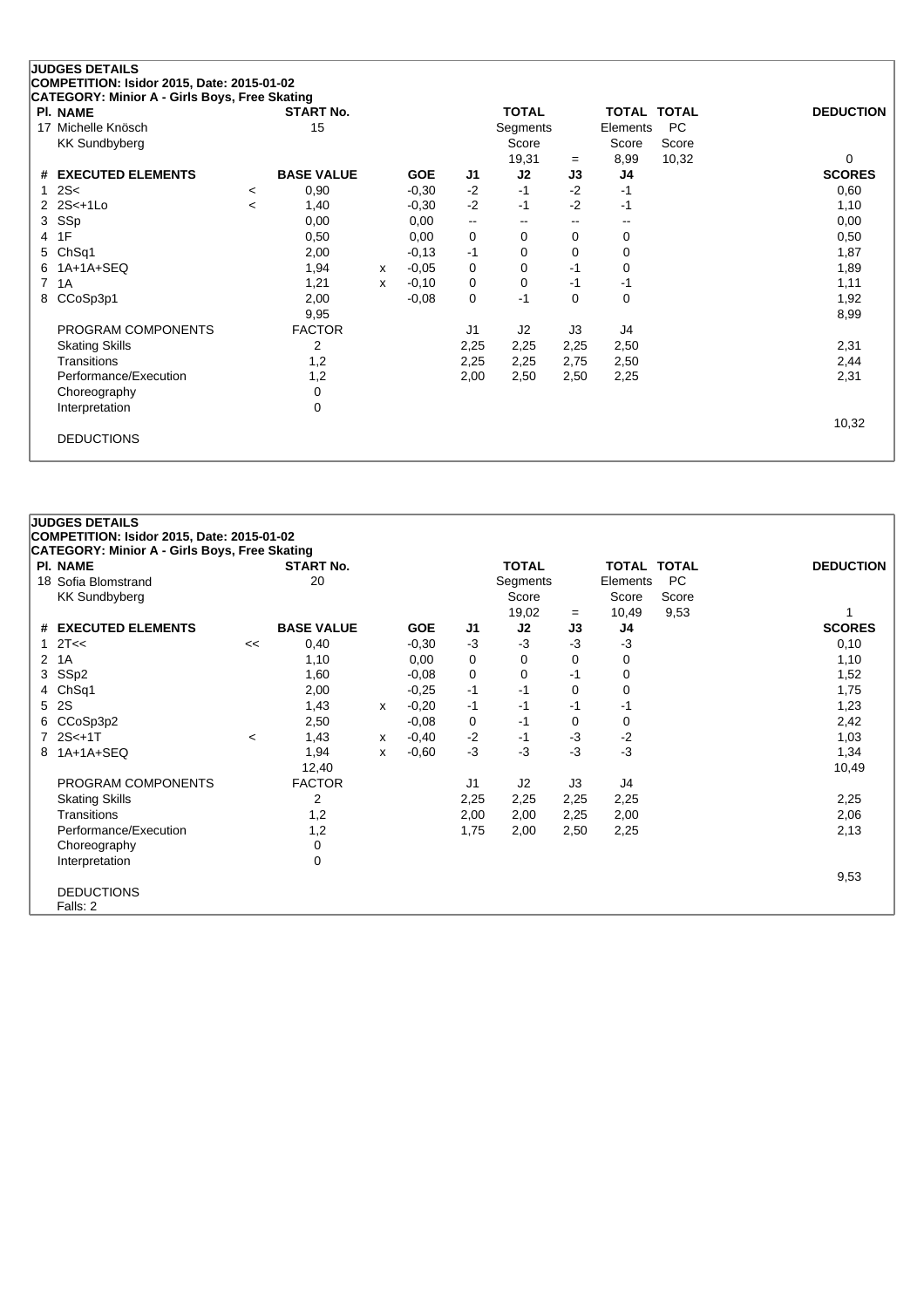## **JUDGES DETAILS**

**COMPETITION: Isidor 2015, Date: 2015-01-02**

| CATEGORY: Minior A - Girls Boys, Free Skating |    |                   |   |            |      |              |      |              |              |                  |
|-----------------------------------------------|----|-------------------|---|------------|------|--------------|------|--------------|--------------|------------------|
| <b>PI. NAME</b>                               |    | <b>START No.</b>  |   |            |      | <b>TOTAL</b> |      | <b>TOTAL</b> | <b>TOTAL</b> | <b>DEDUCTION</b> |
| 19 Denise Rastas Costell                      |    | 8                 |   |            |      | Segments     |      | Elements     | <b>PC</b>    |                  |
| Haninge KK                                    |    |                   |   |            |      | Score        |      | Score        | Score        |                  |
|                                               |    |                   |   |            |      | 18,94        | $=$  | 8,81         | 10,63        | 0,5              |
| # EXECUTED ELEMENTS                           |    | <b>BASE VALUE</b> |   | <b>GOE</b> | J1   | J2           | J3   | J4           |              | <b>SCORES</b>    |
| 1 1 A                                         |    | 1,10              |   | 0,15       | 0    |              |      |              |              | 1,25             |
| 2 1F                                          |    | 0,50              |   | 0,00       | 0    | 0            | 0    | 0            |              | 0,50             |
| 3 LSpB                                        |    | 1,20              |   | 0,00       | 0    | 0            | 0    | 0            |              | 1,20             |
| 4 $2S <$                                      | << | 0,44              | x | $-0,30$    | $-3$ | $-3$         | -3   | $-3$         |              | 0,14             |
| 5 ChSq1                                       |    | 2,00              |   | $-0.25$    | $-1$ | -1           | 0    | 0            |              | 1,75             |
| 6 CCoSp2p1                                    |    | 1,40              |   | 0,13       | 0    | 0            |      | 0            |              | 1,53             |
| 7 1Lo+1Lo                                     |    | 1,10              | x | 0,00       | 0    | 0            | 0    | 0            |              | 1,10             |
| 8 1A+1Lo+1A+SEQ                               |    | 1,94              | x | $-0.60$    | $-3$ | $-3$         | -3   | -3           |              | 1,34             |
|                                               |    | 9,68              |   |            |      |              |      |              |              | 8,81             |
| PROGRAM COMPONENTS                            |    | <b>FACTOR</b>     |   |            | J1   | J2           | J3   | J4           |              |                  |
| <b>Skating Skills</b>                         |    | 2                 |   |            | 2,50 | 2,50         | 2,75 | 2,25         |              | 2,50             |
| Transitions                                   |    | 1,2               |   |            | 2,25 | 2,25         | 2,50 | 2,25         |              | 2,31             |
| Performance/Execution                         |    | 1,2               |   |            | 2,25 | 2,25         | 3,00 | 2,00         |              | 2,38             |
| Choreography                                  |    | 0                 |   |            |      |              |      |              |              |                  |
| Interpretation                                |    | 0                 |   |            |      |              |      |              |              |                  |
|                                               |    |                   |   |            |      |              |      |              |              | 10,63            |
| <b>DEDUCTIONS</b>                             |    |                   |   |            |      |              |      |              |              |                  |
| Falls: 1                                      |    |                   |   |            |      |              |      |              |              |                  |

|                | <b>JUDGES DETAILS</b>                                |         |                   |   |            |      |              |             |                    |           |                  |
|----------------|------------------------------------------------------|---------|-------------------|---|------------|------|--------------|-------------|--------------------|-----------|------------------|
|                | COMPETITION: Isidor 2015, Date: 2015-01-02           |         |                   |   |            |      |              |             |                    |           |                  |
|                | <b>CATEGORY: Minior A - Girls Boys, Free Skating</b> |         |                   |   |            |      |              |             |                    |           |                  |
|                | <b>PI. NAME</b>                                      |         | <b>START No.</b>  |   |            |      | <b>TOTAL</b> |             | <b>TOTAL TOTAL</b> |           | <b>DEDUCTION</b> |
|                | 20 Nellie Killberg                                   |         | 9                 |   |            |      | Segments     |             | Elements           | <b>PC</b> |                  |
|                | Stockholms Allmänna Skridskoklubb                    |         |                   |   |            |      | Score        |             | Score              | Score     |                  |
|                |                                                      |         |                   |   |            |      | 18,59        | $=$         | 9,07               | 10,02     | 0,5              |
|                | # EXECUTED ELEMENTS                                  |         | <b>BASE VALUE</b> |   | <b>GOE</b> | J1   | J2           | J3          | J4                 |           | <b>SCORES</b>    |
|                | 1 $2S+2T<<$                                          | <<      | 1,70              |   | $-0.60$    | $-3$ | $-3$         | $-3$        | -3                 |           | 1,10             |
| $\overline{2}$ | 1A                                                   |         | 1,10              |   | 0,00       | 0    | 0            | 0           | 0                  |           | 1,10             |
| 3              | CCoSp2p2                                             |         | 1,80              |   | $-0,45$    | $-2$ | -1           | $-2$        | -1                 |           | 1,35             |
|                | $4$ $2F <$                                           | <<      | 0,55              | X | $-0.23$    | $-2$ | $-2$         | $-3$        | $-2$               |           | 0,32             |
|                | 5 ChSq1                                              |         | 2,00              |   | $-0,38$    | 0    | $-1$         | $-1$        | -1                 |           | 1,62             |
| 6              | 2Lo<                                                 | $\,<\,$ | 1,43              | х | $-0,45$    | $-1$ | $-1$         | $-2$        | -2                 |           | 0,98             |
| $\overline{7}$ | 2Lo                                                  |         | 1,98              | X | $-0.90$    | $-3$ | $-3$         | $-3$        | $-3$               |           | 1,08             |
| 8              | SSp2                                                 |         | 1,60              |   | $-0,08$    | 0    | $-1$         | $\mathbf 0$ | $\mathbf 0$        |           | 1,52             |
|                |                                                      |         | 12,16             |   |            |      |              |             |                    |           | 9,07             |
|                | PROGRAM COMPONENTS                                   |         | <b>FACTOR</b>     |   |            | J1   | J2           | J3          | J4                 |           |                  |
|                | <b>Skating Skills</b>                                |         | 2                 |   |            | 2,50 | 2,25         | 2,25        | 2,25               |           | 2,31             |
|                | Transitions                                          |         | 1,2               |   |            | 2,25 | 2,25         | 2,25        | 2,50               |           | 2,31             |
|                | Performance/Execution                                |         | 1,2               |   |            | 2,00 | 2,75         | 2,00        | 2,00               |           | 2,19             |
|                | Choreography                                         |         | 0                 |   |            |      |              |             |                    |           |                  |
|                | Interpretation                                       |         | $\mathbf 0$       |   |            |      |              |             |                    |           |                  |
|                |                                                      |         |                   |   |            |      |              |             |                    |           | 10,02            |
|                | <b>DEDUCTIONS</b>                                    |         |                   |   |            |      |              |             |                    |           |                  |
|                | Falls: 1                                             |         |                   |   |            |      |              |             |                    |           |                  |
|                |                                                      |         |                   |   |            |      |              |             |                    |           |                  |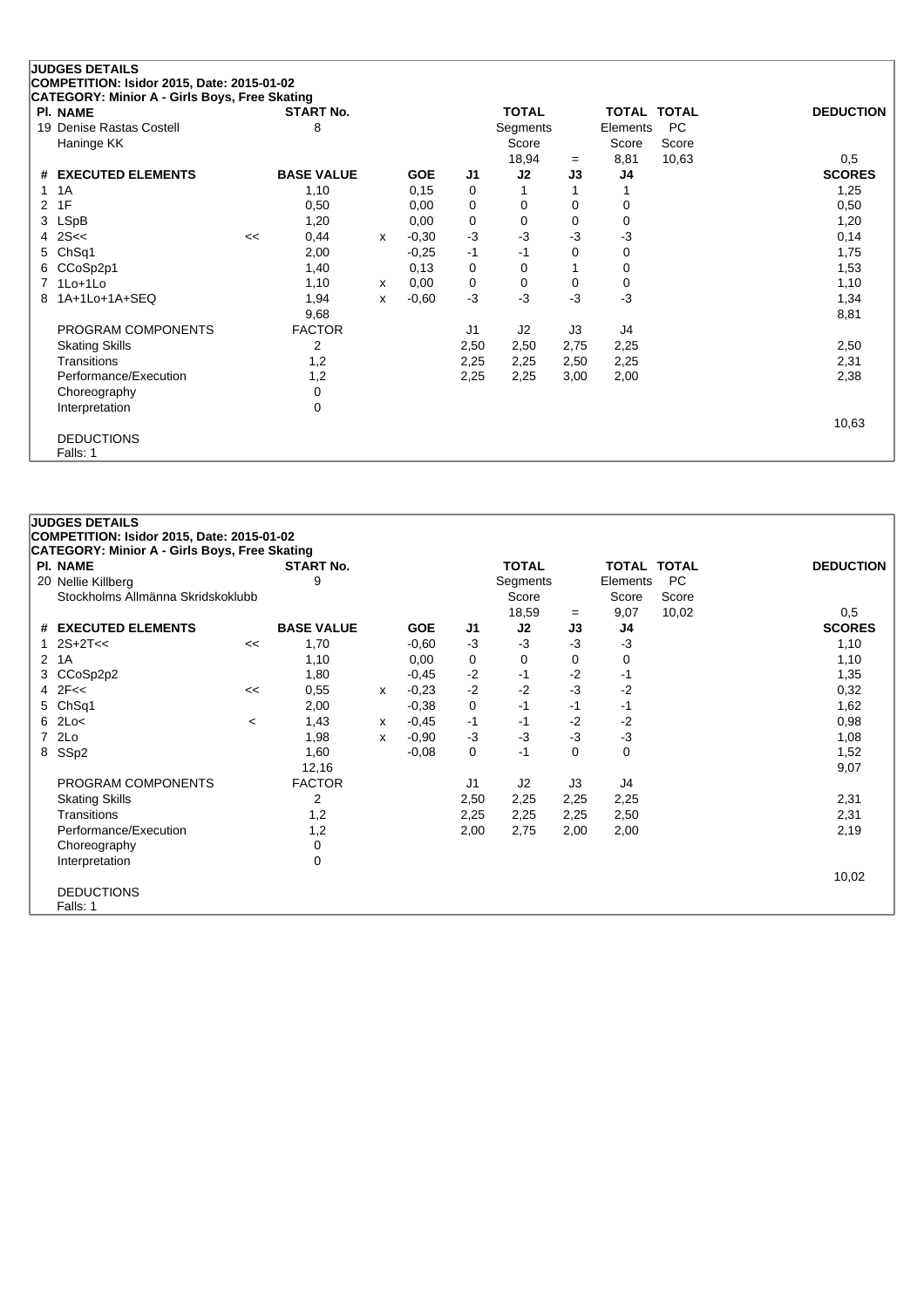| <b>CATEGORY: Minior A - Girls Boys, Free Skating</b><br><b>PI. NAME</b> | <b>START No.</b>  |   |            |      | <b>TOTAL</b>   |          | <b>TOTAL TOTAL</b> |           | <b>DEDUCTION</b> |
|-------------------------------------------------------------------------|-------------------|---|------------|------|----------------|----------|--------------------|-----------|------------------|
| Kevin Kirian<br>21                                                      | 22                |   |            |      | Segments       |          | Elements           | <b>PC</b> |                  |
| IFK Lidingös KK                                                         |                   |   |            |      | Score          |          | Score              | Score     |                  |
|                                                                         |                   |   |            |      | 17,81          | $=$      | 9,95               | 8,36      | 0,5              |
| # EXECUTED ELEMENTS                                                     | <b>BASE VALUE</b> |   | <b>GOE</b> | J1   | J2             | J3       | J4                 |           | <b>SCORES</b>    |
| Ch <sub>Sq1</sub>                                                       | 2,00              |   | 0,18       | 0    |                | 0        | 0                  |           | 2,18             |
| SSp1<br>2                                                               | 1,30              |   | $-0,15$    | 0    | $-2$           | 0        | 0                  |           | 1,15             |
| 1Lz<br>3                                                                | 0,60              |   | $-0,03$    | 0    | $-1$           | 0        | 0                  |           | 0,57             |
| 1A<br>4                                                                 | 1,21              | x | $-0,40$    | $-2$ | $-2$           | $-2$     | $-2$               |           | 0,81             |
| $1A+1A+SEQ$<br>5                                                        | 1,94              | X | $-0,40$    | $-2$ | $-2$           | $-2$     | $-2$               |           | 1,54             |
| 2S<br>6                                                                 | 1,43              | x | $-0.60$    | $-3$ | $-3$           | $-3$     | $-3$               |           | 0,83             |
| CCoSp3p1                                                                | 2,00              |   | $-0,23$    | $-1$ | $-1$           | $-1$     | $\mathbf 0$        |           | 1,77             |
| $1F+1Lo$<br>8                                                           | 1,10              | x | 0,00       | 0    | $\Omega$       | $\Omega$ | $\mathbf 0$        |           | 1,10             |
|                                                                         | 11,58             |   |            |      |                |          |                    |           | 9,95             |
| PROGRAM COMPONENTS                                                      | <b>FACTOR</b>     |   |            | J1   | J <sub>2</sub> | J3       | J4                 |           |                  |
| <b>Skating Skills</b>                                                   | 2                 |   |            | 2,00 | 2,25           | 2,00     | 1,75               |           | 2,00             |
| Transitions                                                             | 1,2               |   |            | 1,75 | 2,00           | 1,75     | 1,50               |           | 1,75             |
| Performance/Execution                                                   | 1,2               |   |            | 1,75 | 2,00           | 2,00     | 1,75               |           | 1,88             |
| Choreography                                                            | 0                 |   |            |      |                |          |                    |           |                  |
| Interpretation                                                          | 0                 |   |            |      |                |          |                    |           |                  |
|                                                                         |                   |   |            |      |                |          |                    |           | 8,36             |

DEDUCTIONS

Falls: 1

|              | <b>JUDGES DETAILS</b><br>COMPETITION: Isidor 2015, Date: 2015-01-02 |       |                   |   |            |      |              |      |                    |           |                  |
|--------------|---------------------------------------------------------------------|-------|-------------------|---|------------|------|--------------|------|--------------------|-----------|------------------|
|              | <b>CATEGORY: Minior A - Girls Boys, Free Skating</b>                |       |                   |   |            |      |              |      |                    |           |                  |
|              | <b>PI. NAME</b>                                                     |       | <b>START No.</b>  |   |            |      | <b>TOTAL</b> |      | <b>TOTAL TOTAL</b> |           | <b>DEDUCTION</b> |
|              | 22 Beatrice Nyrelli                                                 |       | 19                |   |            |      | Segments     |      | Elements           | <b>PC</b> |                  |
|              | Föreningen Drevvikens Konståkningsak                                |       |                   |   |            |      | Score        |      | Score              | Score     |                  |
|              |                                                                     |       |                   |   |            |      | 17,11        | $=$  | 8,92               | 8,69      | 0,5              |
|              | # EXECUTED ELEMENTS                                                 |       | <b>BASE VALUE</b> |   | <b>GOE</b> | J1   | J2           | J3   | J4                 |           | <b>SCORES</b>    |
| $\mathbf{1}$ | 1A                                                                  |       | 1,10              |   | 0,00       | 0    | 0            | 0    | 0                  |           | 1,10             |
|              | $2 \, 2S <$                                                         | $\,<$ | 0,90              |   | $-0,60$    | $-3$ | $-3$         | $-3$ | $-3$               |           | 0,30             |
|              | 3 1A+1Lo                                                            |       | 1,60              |   | $-0,15$    | 0    | $-1$         | $-1$ | -1                 |           | 1,45             |
|              | CCoSp2pB                                                            |       | 1,20              |   | $-0.23$    | $-1$ | $-1$         | 0    | -1                 |           | 0,97             |
|              | 5 ChSq1                                                             |       | 2,00              |   | $-0.50$    | $-1$ | -1           | $-2$ | 0                  |           | 1,50             |
| 6            | 2S <                                                                | <<    | 0,44              | X | $-0.23$    | $-3$ | $-2$         | $-2$ | $-2$               |           | 0,21             |
| 7            | SSp2                                                                |       | 1,60              |   | 0,00       | 0    | 0            | 0    | 0                  |           | 1,60             |
| 8            | 1A+1A+SEQ                                                           |       | 1,94              | X | $-0.15$    | 0    | $-1$         | -1   | -1                 |           | 1,79             |
|              |                                                                     |       | 10,78             |   |            |      |              |      |                    |           | 8,92             |
|              | PROGRAM COMPONENTS                                                  |       | <b>FACTOR</b>     |   |            | J1   | J2           | J3   | J4                 |           |                  |
|              | <b>Skating Skills</b>                                               |       | 2                 |   |            | 2,00 | 2,00         | 2,25 | 2,25               |           | 2,13             |
|              | Transitions                                                         |       | 1,2               |   |            | 1,75 | 1,75         | 1,75 | 2,00               |           | 1,81             |
|              | Performance/Execution                                               |       | 1,2               |   |            | 1,75 | 1,75         | 2,00 | 2,00               |           | 1,88             |
|              | Choreography                                                        |       | 0                 |   |            |      |              |      |                    |           |                  |
|              | Interpretation                                                      |       | 0                 |   |            |      |              |      |                    |           |                  |
|              |                                                                     |       |                   |   |            |      |              |      |                    |           | 8,69             |
|              | <b>DEDUCTIONS</b>                                                   |       |                   |   |            |      |              |      |                    |           |                  |
|              | Falls: 1                                                            |       |                   |   |            |      |              |      |                    |           |                  |